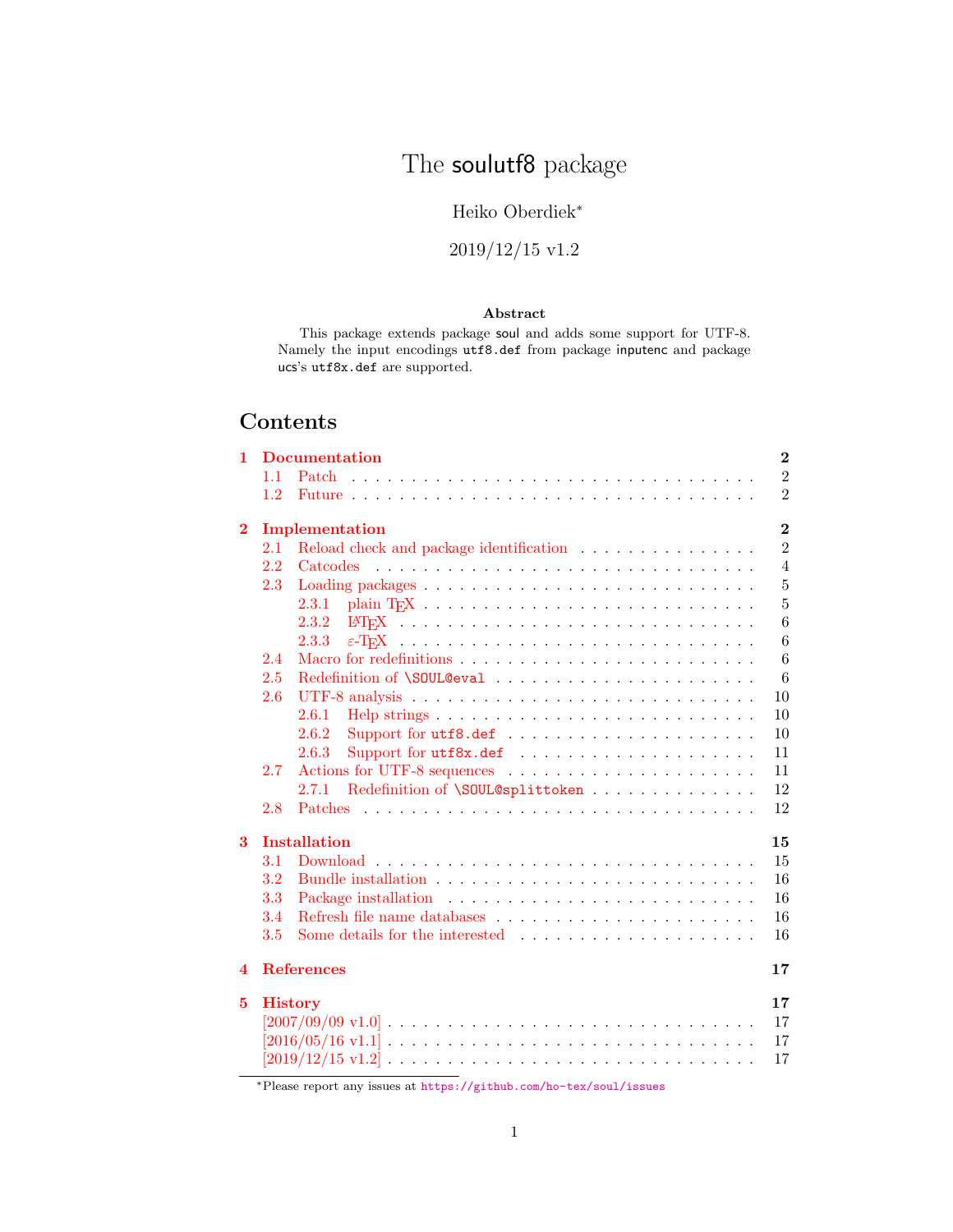### [6 Index](#page-16-5)  $17$

# <span id="page-1-0"></span>1 Documentation

This package soulutf8 does not have own options and does not define new user commands. Any option is passed to package soul [\[1\]](#page-16-6) that is loaded first. Then some internal macros of soul are redefined to add support for UTF-8. The following input encodings are supported:

utf8 LATEX base TDS:tex/latex/base/utf8.def [\[3\]](#page-16-7)<br>utf8x Package ucs TDS:tex/latex/ucs/utf8x.def [2] utf8x Package ucs TDS:tex/latex/ucs/utf8x.def [\[2\]](#page-16-8)

UTF-8 byte sequences are added as token group to a word, even if these UTF-8 characters are some kind of hyphen or space. As exception the following three Unicode characters are handled specially:

| Slot | Name                  | Action |
|------|-----------------------|--------|
|      | U+00A0 NO-BREAK SPACE | like ~ |
|      | $U+2013$ EN DASH      |        |
|      | $U+2014$ EM DASH      |        |

### <span id="page-1-1"></span>1.1 Patch

Also package soulutf8 tries to patch package soul to improve its behaviour:

- A problem with additional levels of curly braces is fixed. As advantage more implicite kernings are detected. However, the result may be incompatible with the original behaviour of package soul because of these respected implicite kernings.
- $\varepsilon$ -T<sub>E</sub>X, especially **\unexpanded** is supported. This allows a better protection of token groups (\mbox{. . . }, math, . . . ).

### <span id="page-1-2"></span>1.2 Future

Currently package soul does not seem to be maintained. Nevertheless if there will be a new version that adds support for UTF-8, then this package may become obsolete.

# <span id="page-1-3"></span>2 Implementation

 $1 \langle *packet$ ackage $\rangle$ 

### <span id="page-1-4"></span>2.1 Reload check and package identification

Reload check, especially if the package is not used with LAT<sub>EX</sub>.

<span id="page-1-5"></span>2 \begingroup\catcode61\catcode48\catcode32=10\relax%

- <span id="page-1-6"></span>3 \catcode13=5 % ^^M
- <span id="page-1-13"></span>4 \endlinechar=13 %
- <span id="page-1-7"></span>5 \catcode35=6 % #
- <span id="page-1-8"></span>6 \catcode39=12 % '
- <span id="page-1-9"></span>7 \catcode44=12  $\%$ ,
- <span id="page-1-10"></span>8 \catcode45=12 % -
- <span id="page-1-11"></span>9 \catcode46=12 % .
- <span id="page-1-12"></span>10 \catcode58=12 % :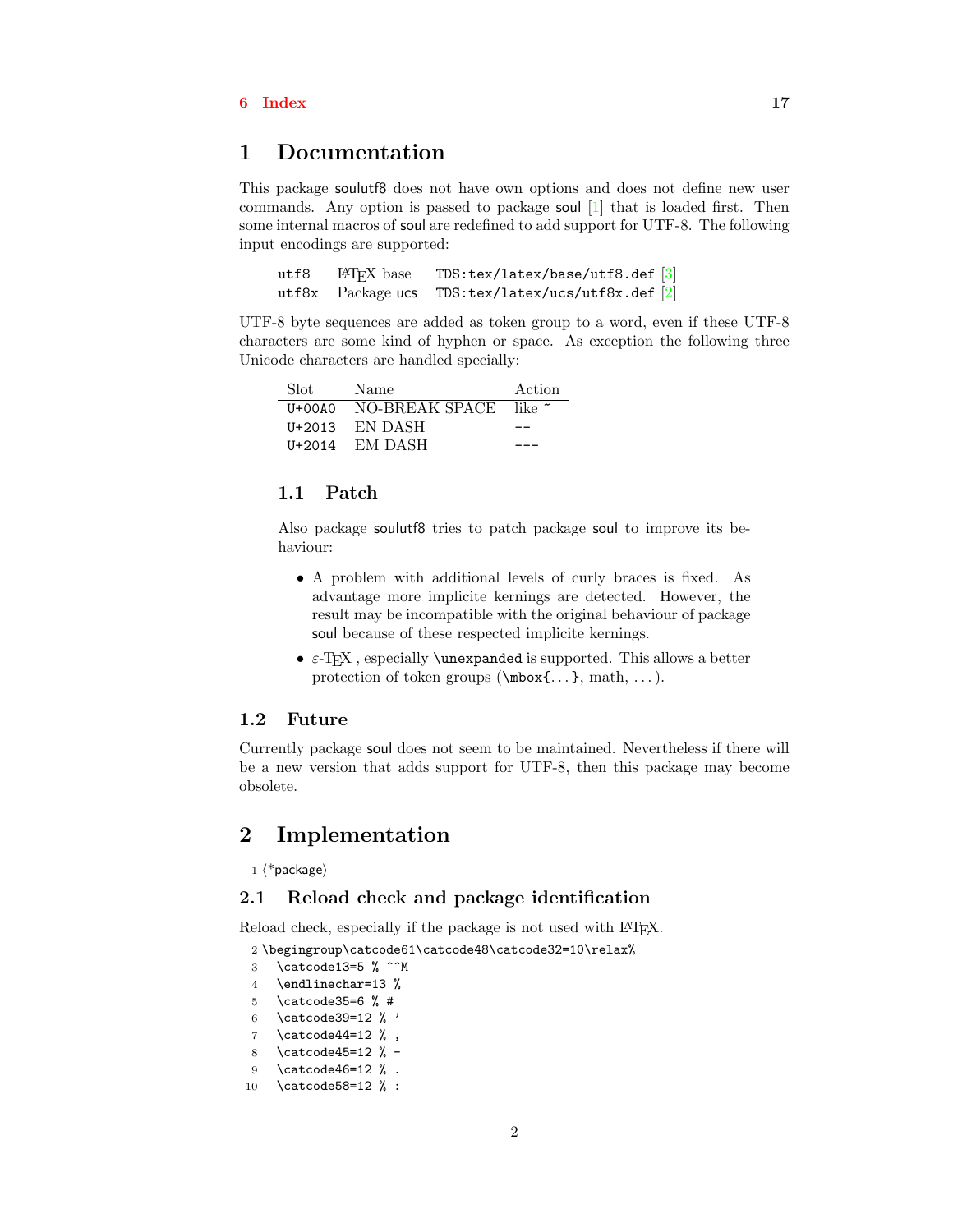```
11 \catcode64=11 % @
12 \catcode123=1 % {
13 \catcode125=2 % }
14 \expandafter\let\expandafter\x\csname ver@soulutf8.sty\endcsname
15 \ifx\x\relax % plain-TeX, first loading
16 \else
17 \def\empty{}%
18 \ifx\x\empty % LaTeX, first loading,
19 % variable is initialized, but \ProvidesPackage not yet seen
20 \else
21 \expandafter\ifx\csname PackageInfo\endcsname\relax
22 \det\left\{x\#1\#2\{\% \right\}23 \immediate\write-1{Package #1 Info: #2.}%
24 }%
25 \else
26 \def\x#1#2{\PackageInfo{#1}{#2, stopped}}%
27 \setminusfi
28 \x{soulutf8}{The package is already loaded}%
29 \aftergroup\endinput
30 \overline{\text{1}}31 \quad \text{if}32 \endgroup%
Package identification:
33 \begingroup\catcode61\catcode48\catcode32=10\relax%
```

```
34 \catcode13=5 % ^^M
35 \endlinechar=13 %
36 \catcode35=6 % #
37 \catcode39=12 % '
38 \catcode40=12 % (
39 \catcode41=12 % )
40 \catcode44=12 % ,
41 \catcode45=12 % -
42 \catcode46=12 % .
43 \catcode47=12 % /
44 \catcode58=12 % :
45 \catcode64=11 % @
46 \catcode91=12 % [
47 \catcode93=12 % ]
48 \catcode123=1 % {
49 \catcode125=2 % }
50 \expandafter\ifx\csname ProvidesPackage\endcsname\relax
51 \def\x#1#2#3[#4]{\endgroup
52 \immediate\write-1{Package: #3 #4}%
53 \xdef#1{#4}%
54 }%
55 \else
56 \def\x#1#2[#3]{\endgroup
57 #2[{#3}]%
58 \ifx#1\@undefined
59 \xdef#1{#3}%
60 \qquad \forall \text{fi}61 \ifx#1\relax
62 \xdef#1{#3}%
63 \overline{\phantom{a}} \fi
64 }%
65 \overline{f}66 \expandafter\x\csname ver@soulutf8.sty\endcsname
67 \ProvidesPackage{soulutf8}%
```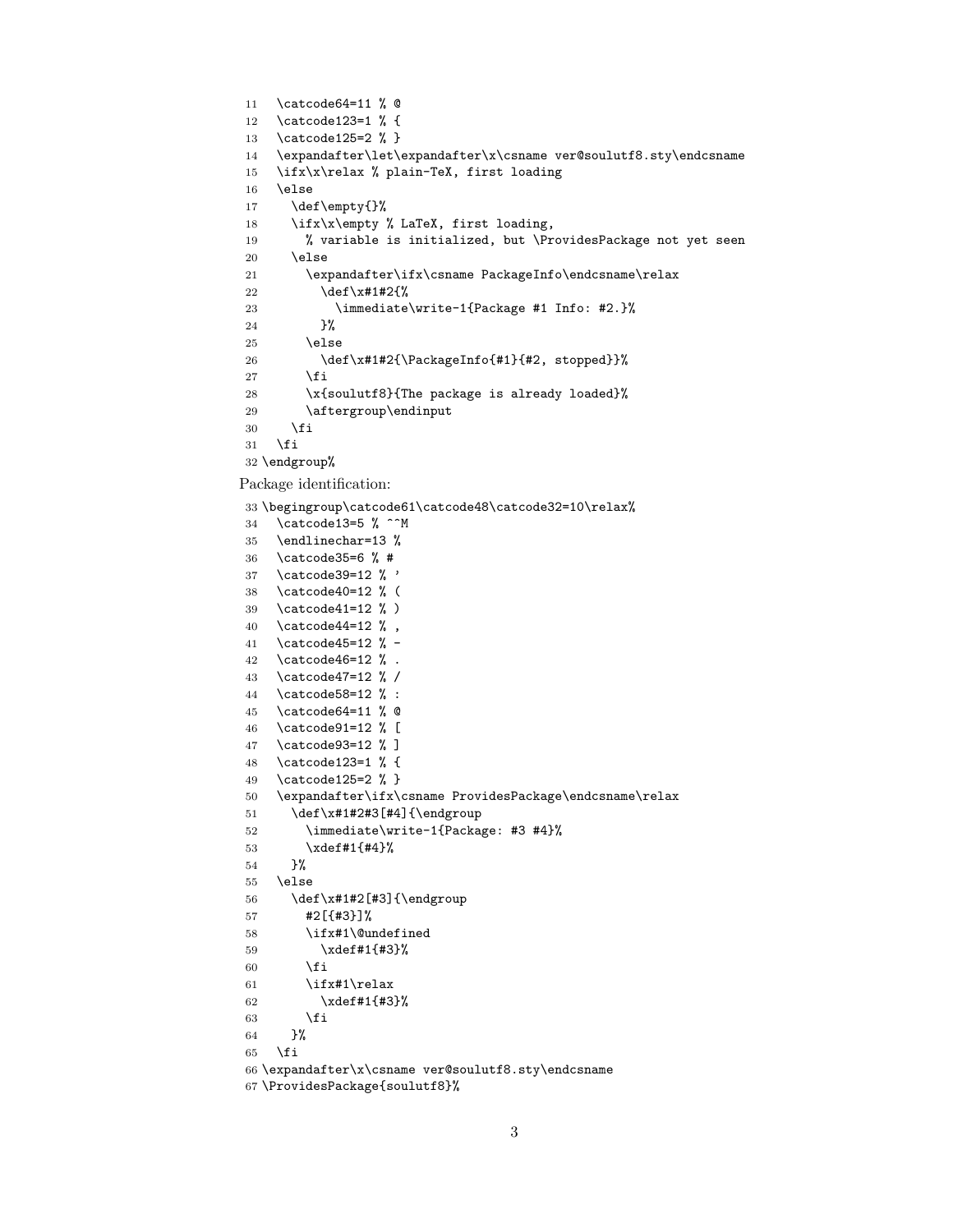### <span id="page-3-0"></span>2.2 Catcodes

```
69 \begingroup\catcode61\catcode48\catcode32=10\relax%
```

```
70 \catcode13=5 % ^^M
71 \endlinechar=13 %
72 \catcode123=1 % {
73 \catcode125=2 % }
74 \catcode64=11 % @
75 \def\x{\endgroup
76 \expandafter\edef\csname SOuL@AtEnd\endcsname{%
77 \endlinechar=\the\endlinechar\relax
78 \catcode13=\the\catcode13\relax
79 \catcode32=\the\catcode32\relax
80 \catcode35=\the\catcode35\relax
81 \catcode61=\the\catcode61\relax
82 \catcode64=\the\catcode64\relax
83 \catcode123=\the\catcode123\relax
84 \catcode125=\the\catcode125\relax
85 }%
86 }%
87 \x\catcode61\catcode48\catcode32=10\relax%
88 \catcode13=5 % ^^M
89 \endlinechar=13 %
90 \catcode35=6 % #
91 \catcode64=11 % @
92 \catcode123=1 % {
93 \catcode125=2 % }
94 \def\TMP@EnsureCode#1#2{%
95 \edef\SOuL@AtEnd{%
96 \SOuL@AtEnd
97 \catcode#1=\the\catcode#1\relax
98 }%
99 \catcode#1=#2\relax
100 }
101 \TMP@EnsureCode{10}{12}% ^^J
102 \TMP@EnsureCode{33}{12}% !
103 \TMP@EnsureCode{34}{12}% "
104 \TMP@EnsureCode{36}{3}% $
105 \TMP@EnsureCode{39}{12}% '
106 \TMP@EnsureCode{40}{12}% (
107 \TMP@EnsureCode{41}{12}% )
108 \TMP@EnsureCode{42}{12}% *
109 \TMP@EnsureCode{43}{12}% +
110 \TMP@EnsureCode{44}{12}% ,
111 \TMP@EnsureCode{45}{12}% -
112 \TMP@EnsureCode{46}{12}% .
113 \TMP@EnsureCode{47}{12}% /
114 \TMP@EnsureCode{58}{12}% :
115 \TMP@EnsureCode{60}{12}% <
116 \TMP@EnsureCode{62}{12}% >
117 \TMP@EnsureCode{91}{12}% [
118 \TMP@EnsureCode{93}{12}% ]
119 \TMP@EnsureCode{94}{7}% ^
120 \TMP@EnsureCode{96}{12}% '
121 \TMP@EnsureCode{126}\active % ~
122 \TMP@EnsureCode{128}{12}% ^^80
```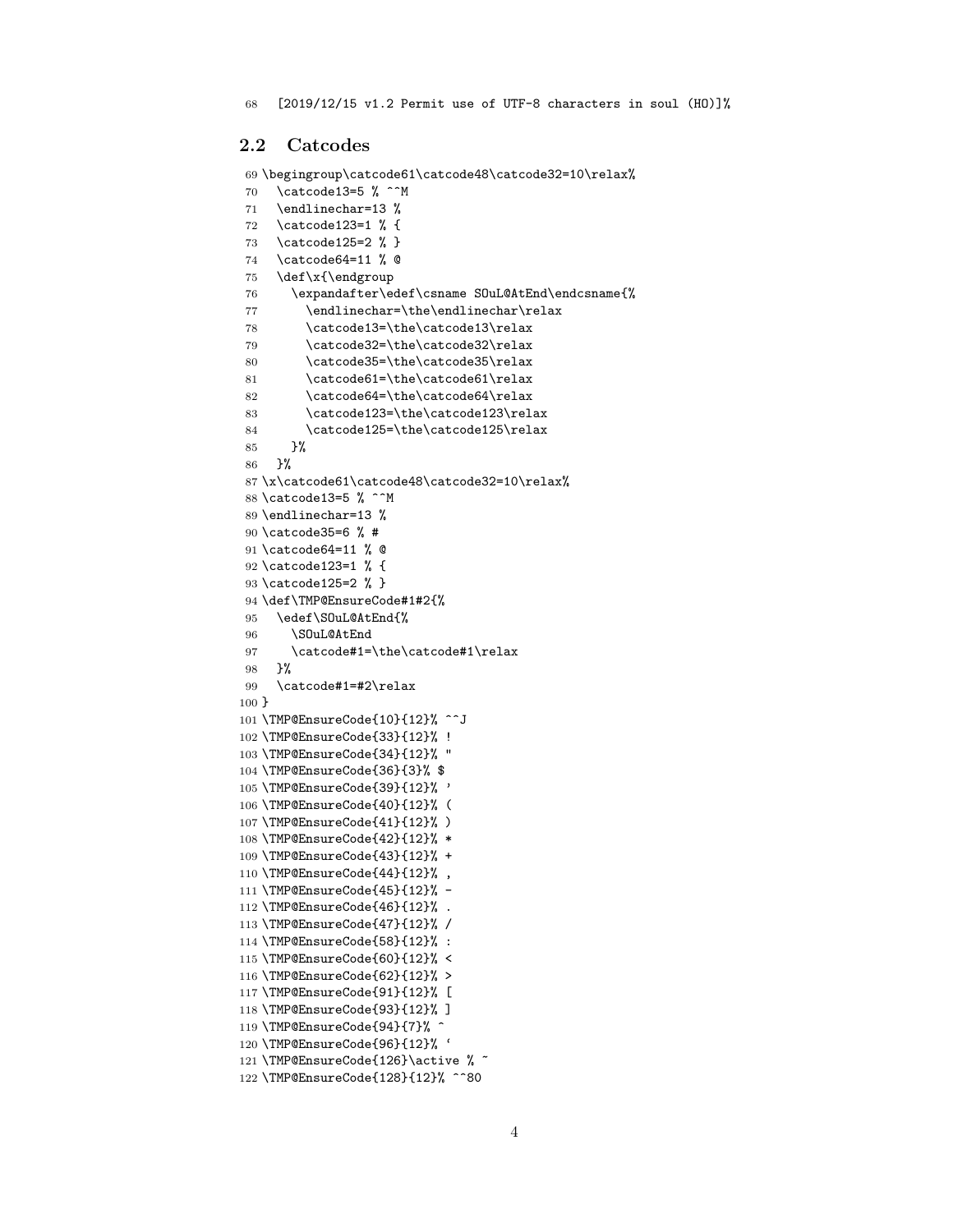```
123 \TMP@EnsureCode{147}{12}% ^^93
124 \TMP@EnsureCode{148}{12}% ^^94
125 \TMP@EnsureCode{160}{12}% ^^a0
126 \TMP@EnsureCode{194}{12}% ^^c2
127 \TMP@EnsureCode{226}{12}% ^^e2
128 \edef\SOuL@AtEnd{\SOuL@AtEnd\noexpand\endinput}
```
### <span id="page-4-30"></span><span id="page-4-11"></span><span id="page-4-0"></span>2.3 Loading packages

<span id="page-4-4"></span>Package soul uses \documentclass to detect LATEX. 129 \ifx\documentclass\@undefined

### <span id="page-4-1"></span> $2.3.1$  plain T<sub>F</sub>X

First we check, whether package soul is already loaded.

<span id="page-4-5"></span>130 \expandafter\ifx\csname SOUL@\endcsname\relax

<span id="page-4-23"></span><span id="page-4-19"></span><span id="page-4-18"></span><span id="page-4-17"></span><span id="page-4-16"></span><span id="page-4-12"></span><span id="page-4-10"></span><span id="page-4-9"></span><span id="page-4-8"></span><span id="page-4-7"></span>In case of plain TEX package soul defines some macros in a simple manner that will break the definitions of miniltx.tex, for example. Therefore these macros are first saved and restored afterwards.

```
131 \let\SOuL@orgDeclareRobustCommand\DeclareRobustCommand
                   132 \let\SOuL@orgnewcommand \newcommand
                   133 \let\SOuL@orgDeclareOption \DeclareOption
                   134 \let\SOuL@orgPackageError \PackageError
                   135 \def\SOuL@restorelatexcmds{%
                   136 \let\DeclareRobustCommand\SOuL@orgDeclareRobustCommand
                   137 \let\newcommand \SOuL@orgnewcommand
                   138 \let\DeclareOption \SOuL@orgDeclareOption
                   139 \let\PackageError \SOuL@orgPackageError
                   140 }%
                   141 \input soul.sty\relax
                   142 \SOuL@restorelatexcmds
                   143 \fi
       \SOUL@error Package soul's use of \PackageError is replaced by \@PackageError of package
                   infwarerr.
                   144 \input infwarerr.sty\relax
                   145 \let\SOuL@orgSOUL@error\SOUL@error
                   146 \def\SOUL@error{%
                   147 \begingroup
                   148 \let\PackageError\@PackageError
                   149 \SOuL@orgSOUL@error
                   150 \endgroup
                   151 }%
                   152 \input etexcmds.sty\relax
\@onelevel@sanitize Define LATEX's \@onelevel@sanitize if not already available.
                   153 \expandafter\ifx\csname @onelevel@sanitize\endcsname\relax
                   154 \def\@onelevel@sanitize#1{%
                   155 \edef#1{%
                   156 \expandafter\strip@prefix\meaning#1%<br>157 }%
                   157
                   158 }%
     \strip@prefix
                   159 \def\strip@prefix#1>{}%
                   160 \fi
                   161 \else
```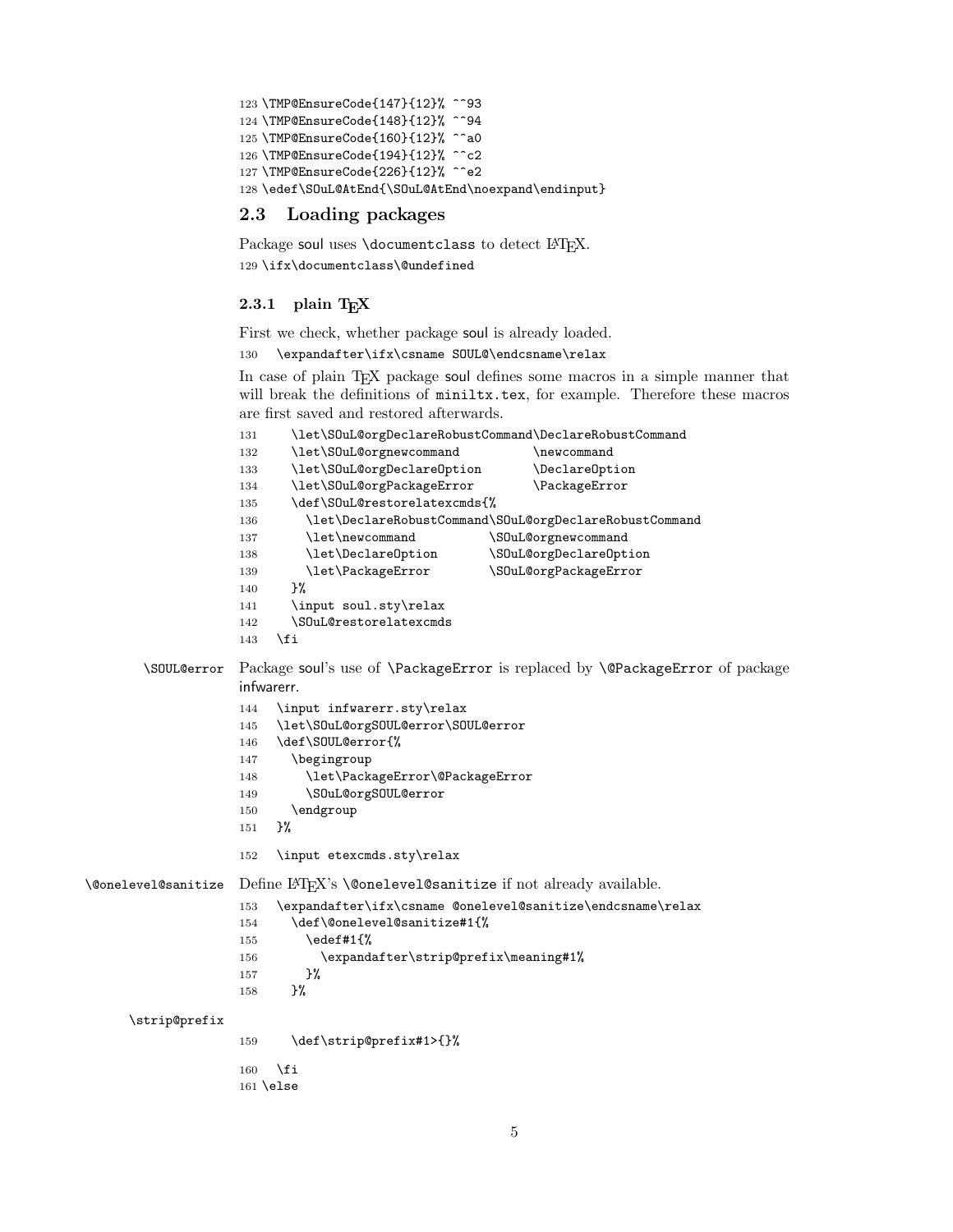### <span id="page-5-0"></span>2.3.2 LAT<sub>E</sub>X

```
162 \DeclareOption*{\PassOptionsToPackage{\CurrentOption}{soul}}%
163 \ProcessOptions\relax
164 \RequirePackage{soul}[2003/11/17]%
165 \RequirePackage{infwarerr}[2019/12/03]%
166 \RequirePackage{etexcmds}[2019/12/15]%
167 \fi
```
### <span id="page-5-20"></span><span id="page-5-1"></span>2.3.3  $\varepsilon$ -T<sub>E</sub>X

In plain T<sub>EX</sub> command  $\$ + is an *outer* macro. Therefore numbers are used to avoid problems.

```
168 \ifetex@unexpanded
169 \catcode33=14 % '!': comment
170 \catcode43=9 % '+': ignore
171 \else
172 \catcode33=9 % '!': ignore
173 \catcode43=14 % '+': comment
174 \fi
```
# <span id="page-5-9"></span><span id="page-5-2"></span>2.4 Macro for redefinitions

### <span id="page-5-27"></span>\SOuL@redefine

<span id="page-5-29"></span><span id="page-5-21"></span><span id="page-5-5"></span>

| 175 \def\S0uL@redefine#1{%            |  |
|---------------------------------------|--|
| \begingroup<br>176                    |  |
| \def\S0uL@cmd{#1}%<br>177             |  |
| \afterassignment\S0uL@cmdcheck<br>178 |  |
| \def\S0uL@temp<br>179                 |  |
| $180$ }                               |  |

#### <span id="page-5-24"></span>\SOuL@cmdcheck

<span id="page-5-22"></span><span id="page-5-16"></span><span id="page-5-15"></span><span id="page-5-14"></span><span id="page-5-13"></span><span id="page-5-4"></span>

|         | 181 \def\S0uL@cmdcheck{%                                        |
|---------|-----------------------------------------------------------------|
| 182     | \expandafter\ifx\S0uL@cmd\S0uL@temp                             |
| 183     | \else                                                           |
| 184     | \edef\S0uL@temp*{\expandafter\string\S0uL@cmd}%                 |
| 185     | \@PackageWarningNoLine{soulutf8}{%                              |
| 186     | Command \SOuL@temp* has changed. \MessageBreak                  |
| 187     | Supported versions of package 'soul': 2003/11/17. \MessageBreak |
| 188     | Depending on the unknown changes the redefinition\MessageBreak  |
| 189     | of \SOuL@temp* may not behave correctly%                        |
| 190     | ጉ%                                                              |
| 191     | \fi                                                             |
| 192     | \expandafter\endgroup                                           |
| 193     | \expandafter\def\S0uL@cmd                                       |
| $194$ } |                                                                 |

# <span id="page-5-30"></span><span id="page-5-23"></span><span id="page-5-3"></span>2.5 Redefinition of \SOUL@eval

<span id="page-5-25"></span>\SOUL@eval Macro \SOUL@eval is redefined to add detection of the first byte of a UTF-8 sequence. Because \SOUL@eval is overwritten, a warning is issued, if the contents of \SOUL@eval is not as expected.

<span id="page-5-28"></span>\SOuL@redefine\SOUL@eval{%

First the expected definition.

- <span id="page-5-26"></span>\def\SOUL@n\*##1{\SOUL@scan}%
- <span id="page-5-11"></span>\if\noexpand\SOUL@@\SOUL@spc
- \else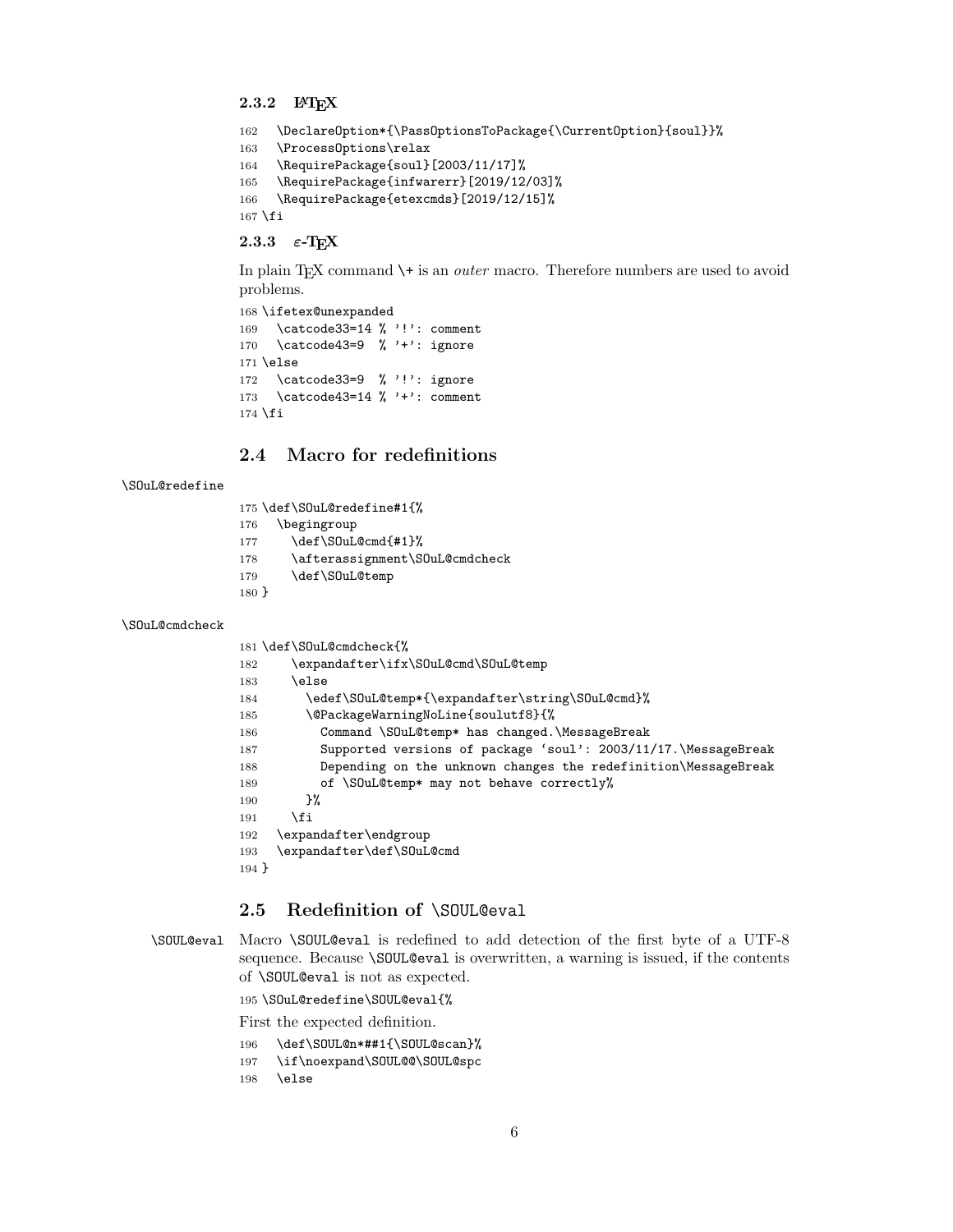```
199 \SOUL@ignorespacesfalse
200 \setminusfi
201 \ifnum\SOUL@minus=\thr@@
202 \SOUL@flushminus
203 \else\ifnum\SOUL@comma=\tw@
204 \SOUL@flushcomma
205 \else\ifnum\SOUL@apo=\tw@
206 \SOUL@flushapo
207 \else\ifnum\SOUL@grave=\tw@
208 \SOUL@flushgrave
209 \fi\fi\fi\fi
210 \ifx\SOUL@@-\else\SOUL@flushminus\fi
211 \ifx\SOUL@@,\else\SOUL@flushcomma\fi
212 \ifx\SOUL@@'\else\SOUL@flushapo\fi
213 \ifx\SOUL@@'\else\SOUL@flushgrave\fi
214 \ifx\SOUL@@-%
215 \advance\SOUL@minus\@ne
216 \else\ifx\SOUL@@,%
217 \advance\SOUL@comma\@ne
218 \else\ifx\SOUL@@'%
219 \advance\SOUL@apo\@ne
220 \else\ifx\SOUL@@'%
221 \advance\SOUL@grave\@ne
222 \else
223 \SOUL@flushminus
224 \SOUL@flushcomma
225 \SOUL@flushapo
226 \SOUL@flushgrave
227 \ifx\SOUL@@\SOUL@stop
228 \def\SOUL@n*{%
229 \SOUL@doword
230 \SOUL@eventuallyexhyphen\null
231 }%
232 \else\ifx\SOUL@@\par
233 \def\SOUL@n*\par{\par\leavevmode\SOUL@scan}%
234 \else\if\noexpand\SOUL@@\SOUL@spc
235 \SOUL@doword
236 \SOUL@eventuallyexhyphen\null
237 \ifSOUL@ignorespaces
238 \else
239 \SOUL@everyspace{}%
240 \overrightarrow{f_i}241 \def\SOUL@n* {\SOUL@scan}%
242 \else\ifx\SOUL@@\\%
243 \SOUL@doword
244 \SOUL@eventuallyexhyphen\null
245 \SOUL@everyspace{\unskip\nobreak\hfil\break}%
246 \SOUL@ignorespacestrue
247 \else\ifx\SOUL@@~%
248 \SOUL@doword
249 \SOUL@eventuallyexhyphen\null
250 \SOUL@everyspace{\nobreak}%
251 \else\ifx\SOUL@@\slash
252 \SOUL@doword
253 \SOUL@eventuallyexhyphen{/}%
254 \SOUL@exhyphen{/}%
255 \else\ifx\SOUL@@\mbox
```

```
256 \def\SOUL@n*{\SOUL@addprotect}%
```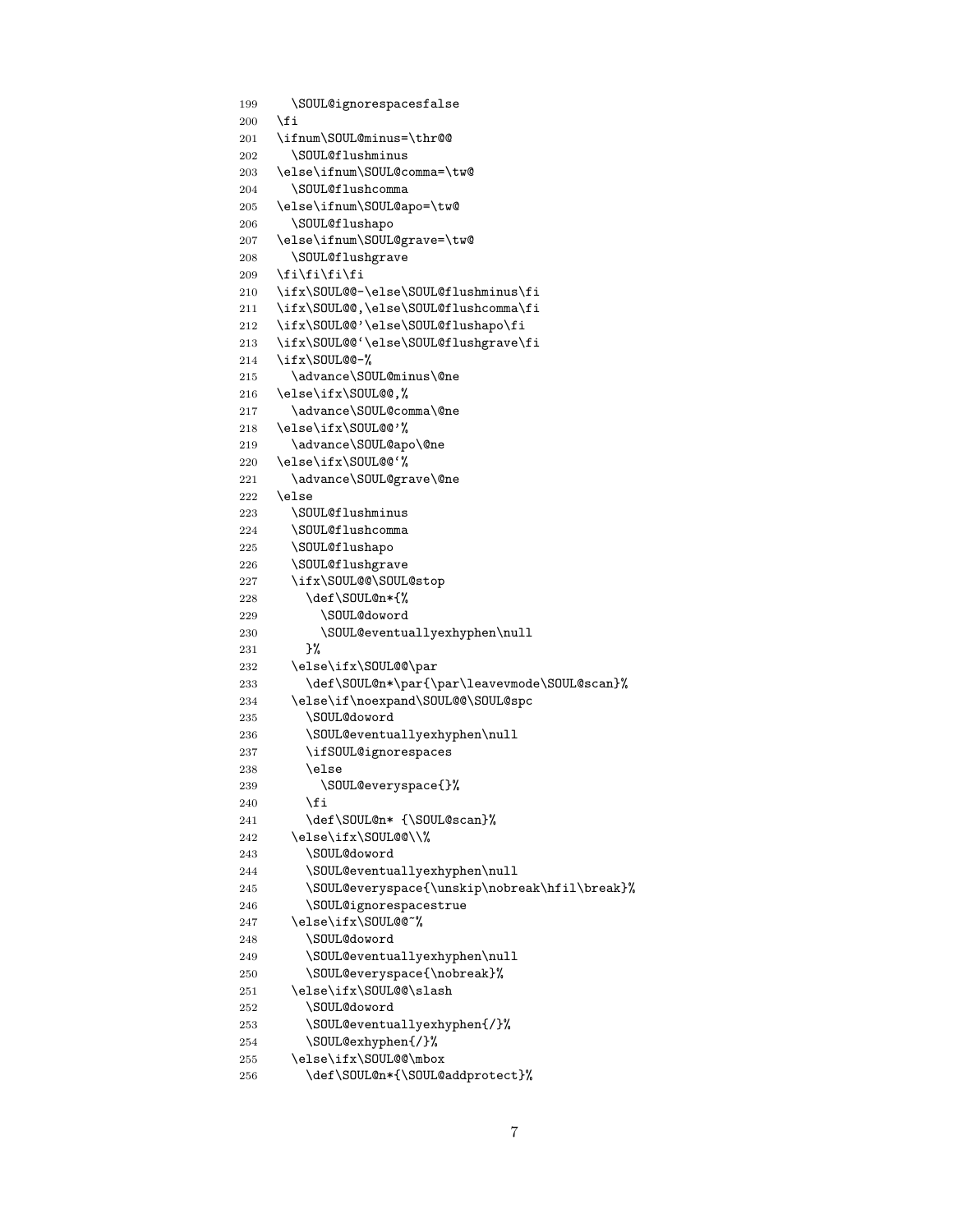```
257 \else\ifx\SOUL@@\hbox
258 \def\SOUL@n*{\SOUL@addprotect}%
259 \else\ifx\SOUL@@\soulomit
260 \def\SOUL@n*\soulomit##1{%
261 \SOUL@doword
262 {\spaceskip\SOUL@spaceskip##1}%
263 \SOUL@scan
264 }%
265 \else\ifx\SOUL@@\break
266 \SOUL@doword
267 \break
268 \else\ifx\SOUL@@\linebreak
269 \SOUL@doword
270 \SOUL@everyspace{\linebreak}%
271 \else\ifcat\bgroup\noexpand\SOUL@@
272 \def\SOUL@n*{\SOUL@addgroup{}}%
273 \else\ifcat$\noexpand\SOUL@@
274 \def\SOUL@n*{\SOUL@addmath}%
275 \else
276 \def\SOUL@n*{\SOUL@dotoken}%
277 \fi\fi\fi\fi\fi\fi\fi\fi\fi\fi\fi\fi\fi
278 \fi\fi\fi\fi
279 \SOUL@n*%
280 }{%
```
<span id="page-7-43"></span><span id="page-7-29"></span><span id="page-7-27"></span><span id="page-7-26"></span><span id="page-7-25"></span><span id="page-7-9"></span><span id="page-7-8"></span>Now the redefined version follows.

```
281 \def\SOUL@n*##1{\SOUL@scan}%
282 \if\noexpand\SOUL@@\SOUL@spc
283 \else
284 \SOUL@ignorespacesfalse
285 \fi
286 \ifnum\SOUL@minus=\thr@@
287 \SOUL@flushminus
288 \else\ifnum\SOUL@comma=\tw@
289 \SOUL@flushcomma
290 \else\ifnum\SOUL@apo=\tw@
291 \SOUL@flushapo
292 \else\ifnum\SOUL@grave=\tw@
293 \SOUL@flushgrave
294 \fi\fi\fi\fi
295 \ifx\SOUL@@-\else\SOUL@flushminus\fi
296 \ifx\SOUL@@,\else\SOUL@flushcomma\fi
297 \ifx\SOUL@@'\else\SOUL@flushapo\fi
298 \ifx\SOUL@@'\else\SOUL@flushgrave\fi
299 \ifx\SOUL@@-%
300 \advance\SOUL@minus\@ne
301 \else\ifx\SOUL@@,%
302 \advance\SOUL@comma\@ne
303 \else\ifx\SOUL@@'%
304 \advance\SOUL@apo\@ne
305 \else\ifx\SOUL@@'%
306 \advance\SOUL@grave\@ne
307 \else
308 \SOUL@flushminus
309 \SOUL@flushcomma
310 \SOUL@flushapo
311 \SOUL@flushgrave
312 \ifx\SOUL@@\SOUL@stop
313 \def\SOUL@n*{%
```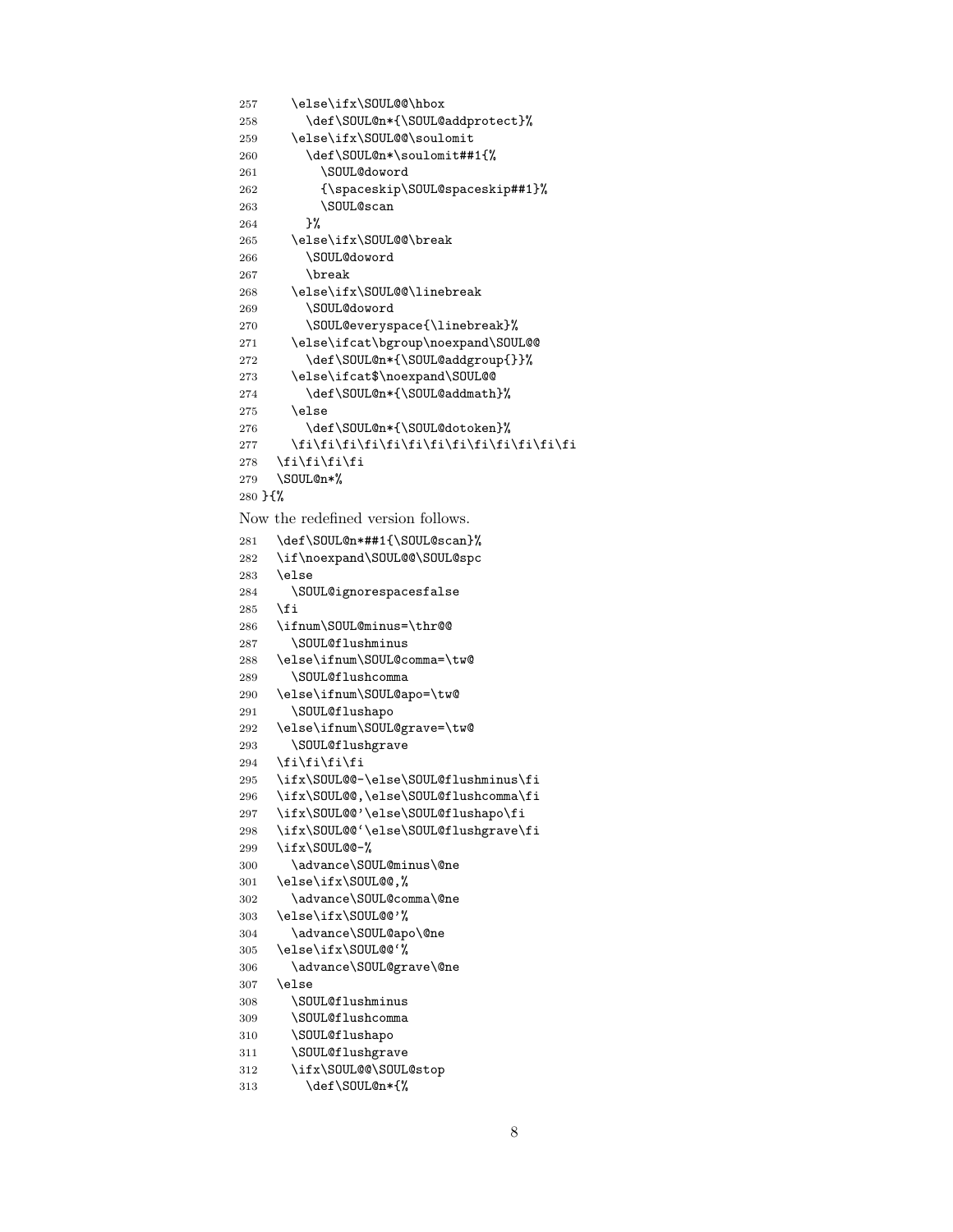```
314 \SOUL@doword
315 \SOUL@eventuallyexhyphen\null
316 }%
317 \else\ifx\SOUL@@\par
318 \def\SOUL@n*\par{\par\leavevmode\SOUL@scan}%
319 \else\if\noexpand\SOUL@@\SOUL@spc
320 \SOUL@doword
321 \SOUL@eventuallyexhyphen\null
322 \ifSOUL@ignorespaces
323 \else
324 \SOUL@everyspace{}%
325 \fi
326 \def\SOUL@n* {\SOUL@scan}%
327 \else\ifx\SOUL@@\\%
328 \SOUL@doword
329 \SOUL@eventuallyexhyphen\null
330 \SOUL@everyspace{\unskip\nobreak\hfil\break}%
331 \SOUL@ignorespacestrue
332 \else\ifx\SOUL@@~%
333 \SOUL@doword
334 \SOUL@eventuallyexhyphen\null
335 \SOUL@everyspace{\nobreak}%
336 \else\ifx\SOUL@@\slash
337 \SOUL@doword
338 \SOUL@eventuallyexhyphen{/}%
339 \SOUL@exhyphen{/}%
340 \else\ifx\SOUL@@\mbox
341 \def\SOUL@n*{\SOUL@addprotect}%
342 \else\ifx\SOUL@@\hbox
343 \def\SOUL@n*{\SOUL@addprotect}%
344 \else\ifx\SOUL@@\soulomit
345 \def\SOUL@n*\soulomit##1{%
346 \SOUL@doword
347 {\spaceskip\SOUL@spaceskip##1}%
348 \SOUL@scan
349 }%
350 \else\ifx\SOUL@@\break
351 \SOUL@doword
352 \break
353 \else\ifx\SOUL@@\linebreak
354 \SOUL@doword
355 \SOUL@everyspace{\linebreak}%
356 \else\ifcat\bgroup\noexpand\SOUL@@
357 \def\SOUL@n*{\SOUL@addgroup{}}%
358 \else\ifcat$\noexpand\SOUL@@
359 \def\SOUL@n*{\SOUL@addmath}%
360 \else
The current token is examined to detect the start of a UTF-8 sequence.
361 \SOuL@analyzeutfviii
362 \ifcase\SOuL@octets
363 \SOuL@analyzeutfviiix
364 \fi
365 \ifcase\SOuL@octets
366 \def\SOUL@n*{\SOUL@dotoken}%
367 \or % 1
368 \or % 2
369 \def\SOUL@n*{\SOuL@addtwooctets}%
370 \or % 3
```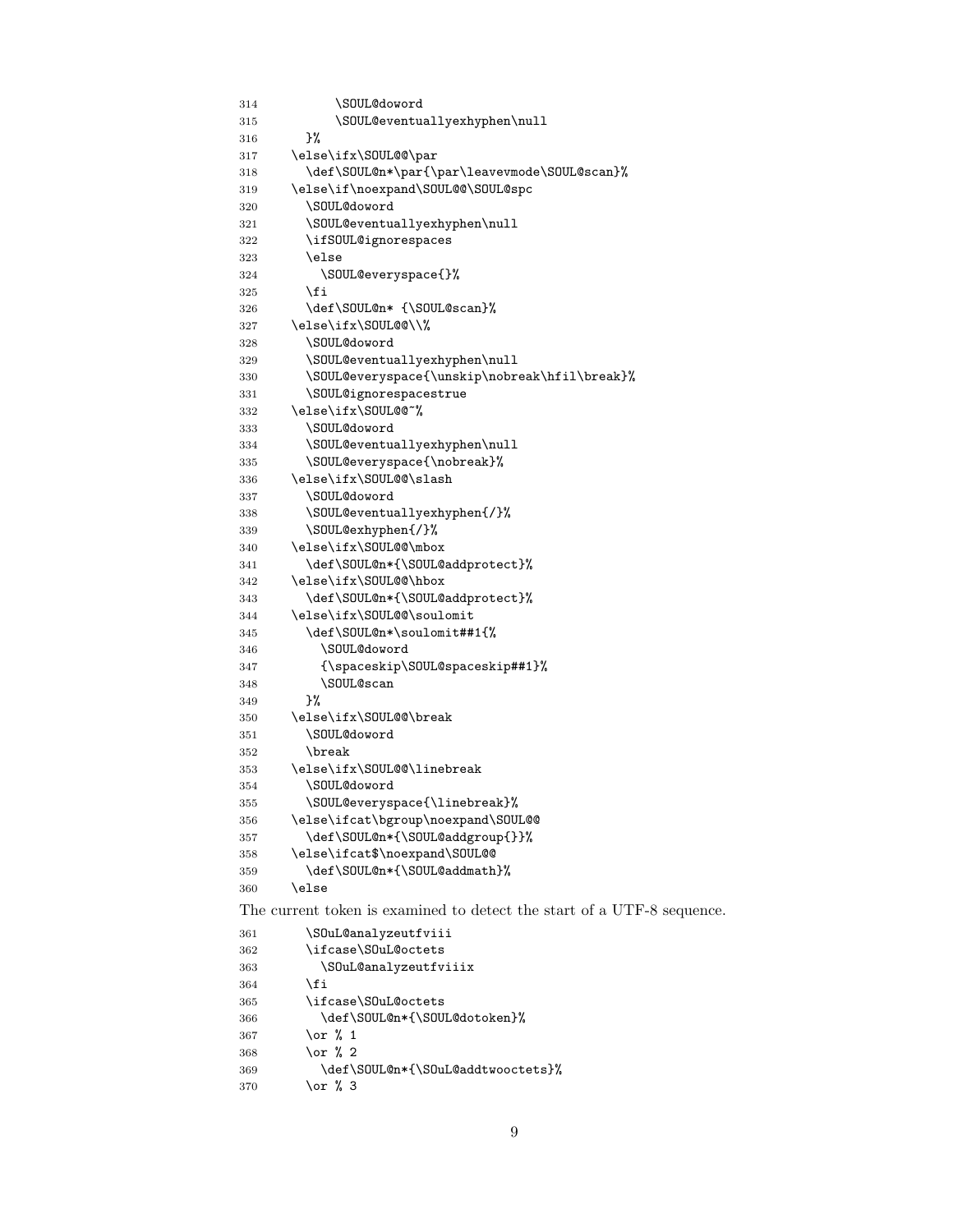```
371 \def\SOUL@n*{\SOuL@addthreeoctets}%
372 \or \sqrt{4}373 \def\SOUL@n*{\SOuL@addfouroctets}%
374 \fi
375 \fi\fi\fi\fi\fi\fi\fi\fi\fi\fi\fi\fi\fi
376 \fi\fi\fi\fi
377 \SOUL@n*%
378 }
```
# <span id="page-9-30"></span><span id="page-9-0"></span>2.6 UTF-8 analysis

### <span id="page-9-1"></span>2.6.1 Help strings

```
379 \def\SOuL@defsanitizedstring#1#2{%
380 \expandafter\def\csname SOuL@string#1\endcsname{#2}%
381 \expandafter\@onelevel@sanitize\csname SOuL@string#1\endcsname
382 }
383 \SOuL@defsanitizedstring{UTFviii}{UTFviii@}
384 \SOuL@defsanitizedstring{octets}{@octets}
385 \SOuL@defsanitizedstring{two}{two}
386 \SOuL@defsanitizedstring{three}{three}
387 \SOuL@defsanitizedstring{four}{four}
388 \SOuL@defsanitizedstring{macrocolon}{macro:}
389 \SOuL@defsanitizedstring{csnameu}{csname u8-}
390 \SOuL@defsanitizedstring{undeferr}{utf@viii@undeferr}
391 \def\SOuL@stringendash{^^e2^^80^^93}
392 \def\SOuL@stringemdash{^^e2^^80^^94}
393 \def\SOuL@stringnobreakspace{^^c2^^a0}
394 \edef\SOuL@charhash{\string #}
395 \edef\SOuL@chartwo{\string 2}
396 \edef\SOuL@charthree{\string 3}
397 \def\SOuL@empty{}
```
<span id="page-9-33"></span><span id="page-9-32"></span><span id="page-9-31"></span><span id="page-9-29"></span><span id="page-9-28"></span><span id="page-9-27"></span><span id="page-9-17"></span><span id="page-9-16"></span><span id="page-9-15"></span><span id="page-9-2"></span>2.6.2 Support for utf8.def

```
\SOuL@analyzeutfviii
```

```
398 \begingroup
399 \edef\x{\endgroup
400 \def\noexpand\SOuL@analyzeutfviii{%
401 \noexpand\expandafter\noexpand\SOuL@checkutfviii
402 \noexpand\meaning\noexpand\SOUL@@
403 \SOuL@stringUTFviii\SOuL@stringoctets
404 \noexpand\@nil
405 }%
406 \def\noexpand\SOuL@checkutfviii
407 ##1\SOuL@stringUTFviii##2\SOuL@stringoctets##3\noexpand\@nil
408 }%
409 \x{%
410 \def\SOuL@temp{#2}%
411 \chardef\SOuL@octets=%
412 \ifx\SOuL@temp\SOuL@stringtwo
413 \tw@
414 \else\ifx\SOuL@temp\SOuL@stringthree
415 \thr@@
416 \else\ifx\SOuL@temp\SOuL@stringfour
417 4 %
418 \else
419 \anglez
420 \quad \text{ifififif}
```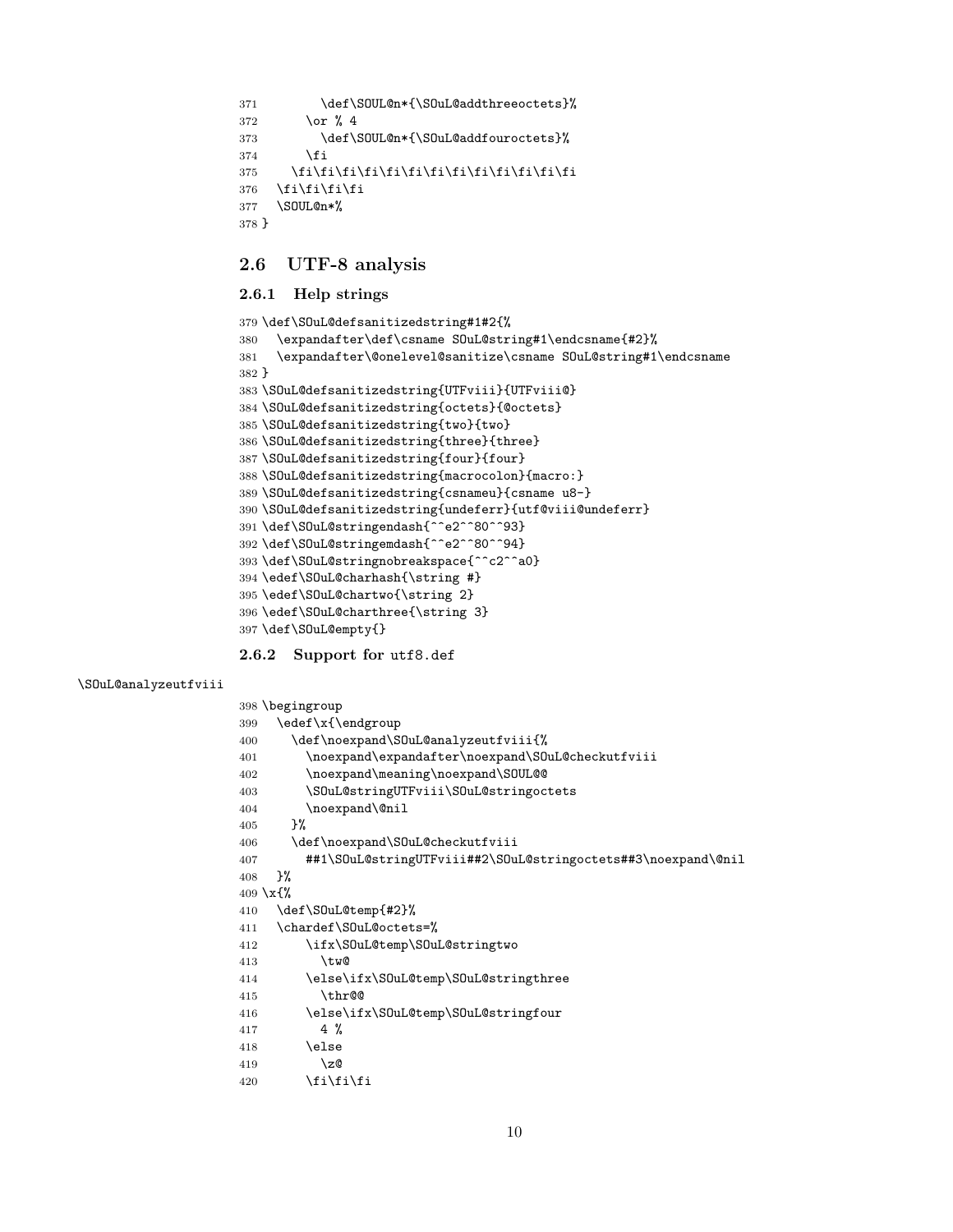}

#### <span id="page-10-33"></span><span id="page-10-28"></span><span id="page-10-22"></span><span id="page-10-20"></span><span id="page-10-14"></span><span id="page-10-0"></span>2.6.3 Support for utf8x.def

#### <span id="page-10-19"></span>\SOuL@analyzeutfviiix

<span id="page-10-23"></span>

|                     |           | $422$ begingroup                                            |
|---------------------|-----------|-------------------------------------------------------------|
|                     | 423       | \edef\x{\endgroup                                           |
|                     | 424       | \def\noexpand\S0uL@analyzeutfviiix{%                        |
|                     | 425       | \noexpand\expandafter\noexpand\S0uL@checkutfviiix           |
|                     | 426       | \noexpand\meaning\noexpand\SOUL@@                           |
|                     | 427       | \S0uL@stringmacrocolon\S0uL@charhash1{}{}{}{}}              |
|                     | 428       | \S0uL@stringcsnameu\S0uL@stringundeferr                     |
|                     | 429       | \noexpand\@nil                                              |
|                     | 430       | }%                                                          |
| \S0uL@checkutfviiix |           |                                                             |
|                     | 431       | \def\noexpand\S0uL@checkutfviiix                            |
|                     | 432       | ##1\SOuL@stringmacrocolon\SOuL@charhash1##2##3##4##5##6%    |
|                     | 433       | \S0uL@stringcsnameu##7\S0uL@stringundeferr##8\noexpand\@nil |
|                     | 434       | ጉ%                                                          |
|                     | 435 \x{\% |                                                             |
|                     | 436       | \def\S0uL@temp{#7}%                                         |

<span id="page-10-34"></span><span id="page-10-31"></span><span id="page-10-30"></span><span id="page-10-29"></span><span id="page-10-21"></span><span id="page-10-11"></span><span id="page-10-10"></span><span id="page-10-6"></span><span id="page-10-5"></span><span id="page-10-3"></span><span id="page-10-2"></span> \def\SOuL@temp{#7}% \ifx\SOuL@temp\SOuL@empty \chardef\SOuL@octets=\z@ \else \def\SOuL@temp{#5}% \ifx\SOuL@temp\SOuL@charthree \chardef\SOuL@octets=4 % 443 \else \def\SOuL@temp{#3}% \ifx\SOuL@temp\SOuL@chartwo \chardef\SOuL@octets=\thr@@ \else \chardef\SOuL@octets=\tw@ \fi \fi \fi }

# <span id="page-10-12"></span><span id="page-10-8"></span><span id="page-10-7"></span><span id="page-10-1"></span>2.7 Actions for UTF-8 sequences

#### <span id="page-10-18"></span>\SOuL@addtwooctets

\def\SOuL@addtwooctets#1#2{%

- <span id="page-10-32"></span>\def\SOuL@temp{#1#2}%
- <span id="page-10-4"></span>\@onelevel@sanitize\SOuL@temp
- <span id="page-10-13"></span>\ifx\SOuL@temp\SOuL@stringnobreakspace
- <span id="page-10-24"></span>\SOUL@doword
- <span id="page-10-16"></span>\SOUL@eventuallyexhyphen\null
- <span id="page-10-15"></span>\SOUL@everyspace{\nobreak}%
- <span id="page-10-25"></span>\let\SOuL@next\SOUL@scan
- \else
- <span id="page-10-26"></span>\def\SOuL@next{%
- <span id="page-10-17"></span>! \SOUL@addtoken{{\noexpand#1\noexpand#2}}%
- <span id="page-10-9"></span>+ \SOUL@addtoken{{\etex@unexpanded{#1#2}}}%
- }%
- 466  $\overline{f}$
- <span id="page-10-27"></span>\SOuL@next

```
468 }
```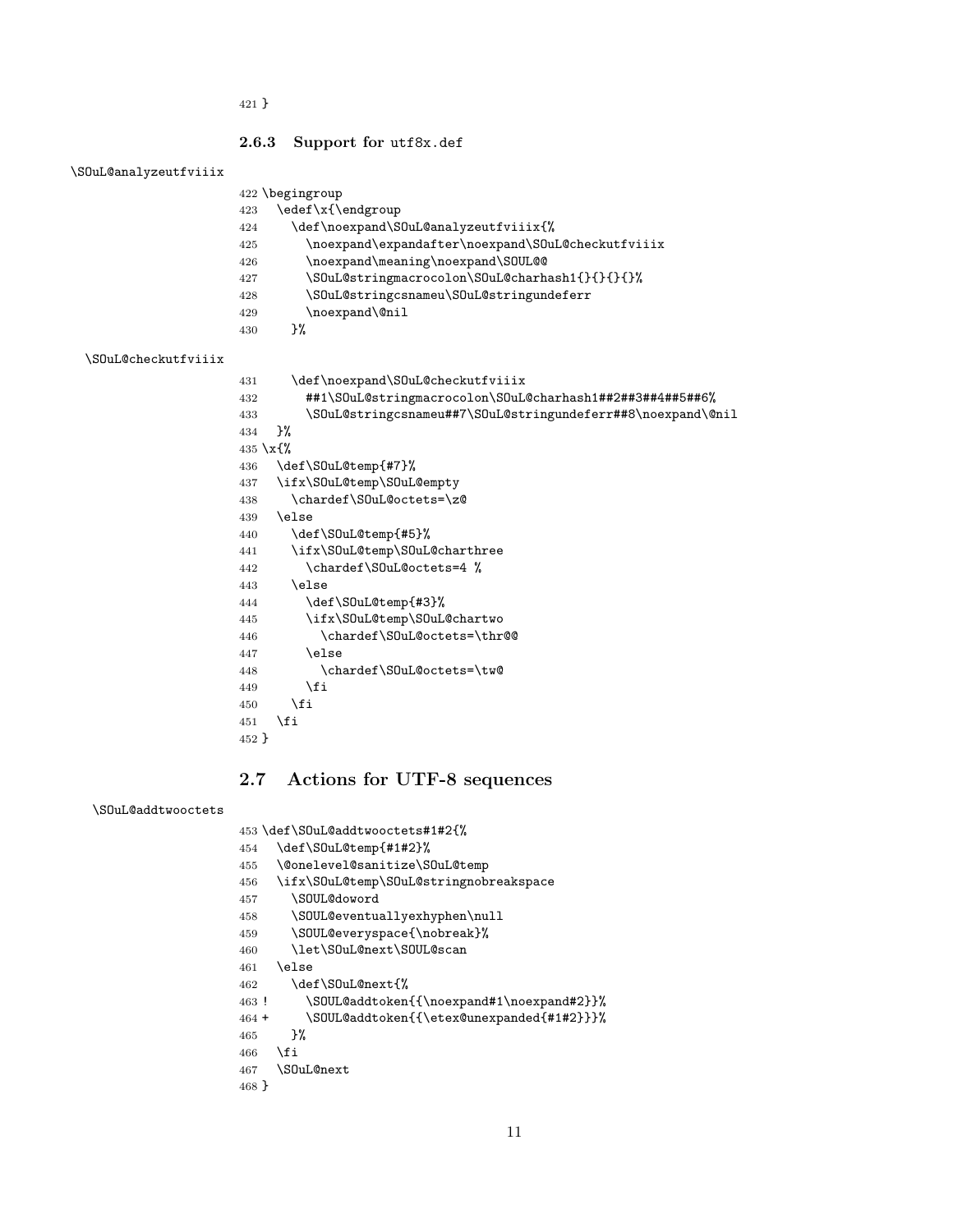#### <span id="page-11-9"></span>\SOuL@addthreeoctets

```
470 \def\SOuL@temp{#1#2#3}%
471 \@onelevel@sanitize\SOuL@temp
472 \ifx\SOuL@temp\SOuL@stringendash
473 \SOUL@doword
474 \SOUL@eventuallyexhyphen{-}%
475 \SOUL@exhyphen{--}%
476 \let\SOuL@next\SOUL@scan
477 \else
478 \ifx\SOuL@temp\SOuL@stringemdash
479 \SOUL@doword
480 \SOUL@eventuallyexhyphen{-}%
481 \SOUL@exhyphen{---}%
482 \let\SOuL@next\SOUL@scan
483 \else
484 \def\SOuL@next{%
485 ! \SOUL@addtoken{{\noexpand#1\noexpand#2\noexpand#3}}%
486 + \SOUL@addtoken{{\etex@unexpanded{#1#2#3}}}%
487 }%
488 \fi
489 \fi
490 \SOuL@next
491 }
```
#### <span id="page-11-8"></span>\SOuL@addfouroctets

```
492 \def\SOuL@addfouroctets#1#2#3#4{%
493 ! \SOUL@addtoken{{\noexpand#1\noexpand#2\noexpand#3\noexpand#4}}%
494 + \SOUL@addtoken{{\etex@unexpanded{#1#2#3#4}}}%
495 }
```
#### <span id="page-11-0"></span>2.7.1 Redefinition of \SOUL@splittoken

\def\SOuL@addthreeoctets#1#2#3{%

<span id="page-11-25"></span>\SOUL@splittoken Macro \SOUL@splittoken separates the first token or token group from a word and redefines the word to contain the remaining tokens. However if the remaining tokens are a token group, then the curly braces will be removed and the token group is splitted by the next call of \SOUL@splittoken. The redefinition avoids the removal of curly braces around the remaining tokens.

```
496 \SOuL@redefine\SOUL@splittoken#1#2\SOUL@stop{%
497 \global\SOUL@token={#1}%
498 \global\SOUL@word={#2}%
499 }#1{%
500 \global\SOUL@token={#1}%
501 \SOuL@remainingtoken\relax
502 }
```
#### <span id="page-11-24"></span>\SOuL@remainingtoken

```
503 \def\SOuL@remainingtoken#1\SOUL@stop{%
504 \global\SOUL@word=\expandafter{\@gobble#1}%
505 }
```
# <span id="page-11-1"></span>2.8 Patches

The fixed \SOUL@splittoken allows to remove the double sets of curly braces in other macros of package soul. The benefit is that implicite kernings are more often detected and fixes a bug in package soul. The disadvantage is incompatibility. The width of the resulting strings may change.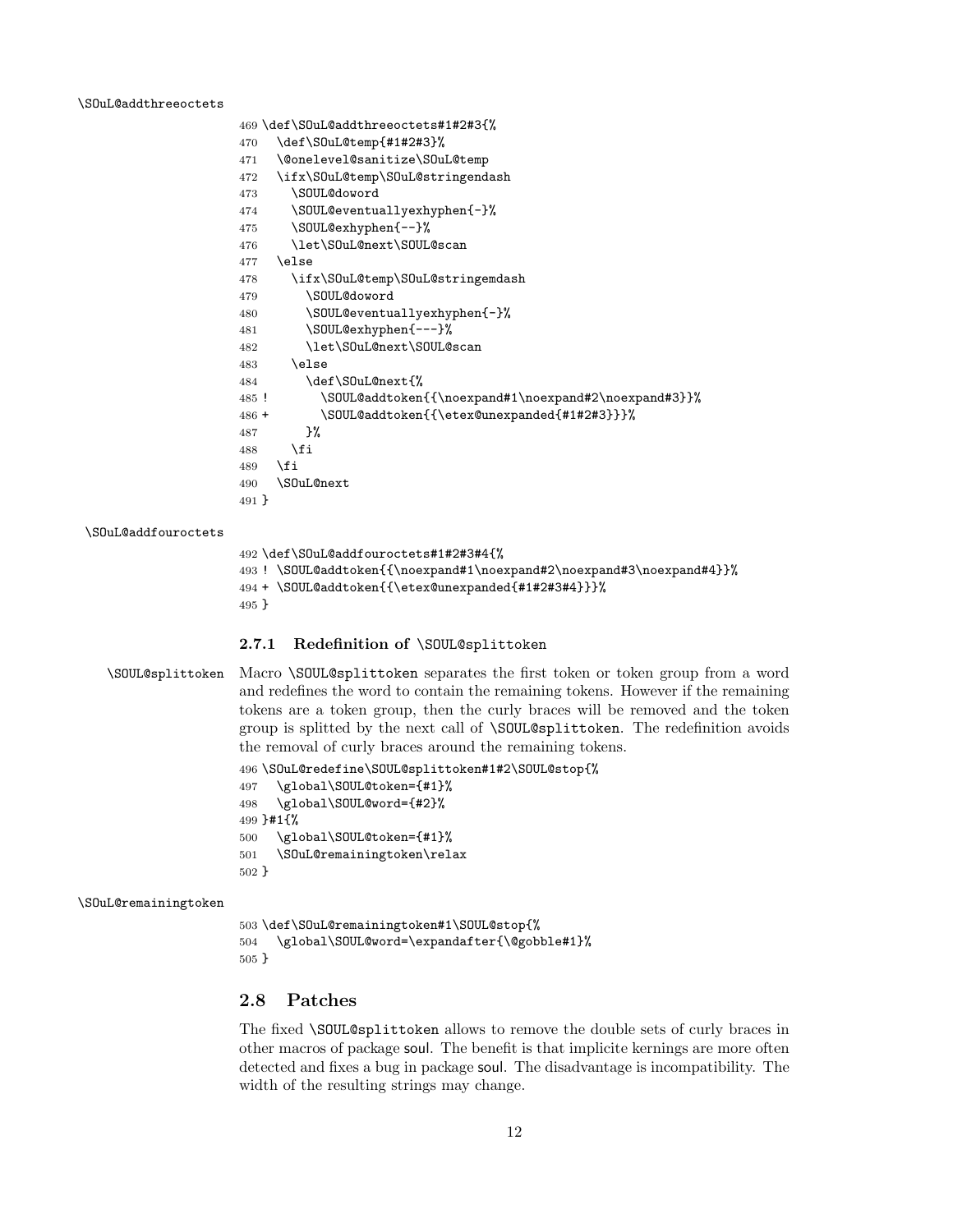#### <span id="page-12-12"></span>\SOUL@flushcomma

```
506 \SOuL@redefine\SOUL@flushcomma{%
507 \ifcase\SOUL@comma
508 \or
509 \edef\x{\SOUL@word={\the\SOUL@word,}}\x
510 \or
511 \edef\x{\SOUL@word={\the\SOUL@word{{,,}}}}\x
512 \fi
513 \SOUL@comma\z@
514 }{%
515 \ifcase\SOUL@comma
516 \or
517 \edef\x{\SOUL@word={\the\SOUL@word,}}\x
518 \or
519 \edef\x{\SOUL@word={\the\SOUL@word{,,}}}\x
520 \fi
521 \SOUL@comma\z@
522 }
```
### <span id="page-12-11"></span>\SOUL@flushapo

<span id="page-12-24"></span><span id="page-12-23"></span><span id="page-12-22"></span><span id="page-12-21"></span><span id="page-12-17"></span><span id="page-12-10"></span><span id="page-12-2"></span>

|                     | 523 \S0uL@redefine\S0UL@flushapo{%           |
|---------------------|----------------------------------------------|
| 524                 | \ifcase\SOUL@apo                             |
| 525                 | \or                                          |
| 526                 | \edef\x{\SOUL@word={\the\SOUL@word'}}\x      |
| 527                 | \or                                          |
| 528                 | \edef\x{\SOUL@word={\the\SOUL@word{{''}}}}\x |
| 529                 | \fi                                          |
| 530                 | \SOUL@apo\z@                                 |
| $531 \; \text{H}$ % |                                              |
| 532                 | \ifcase\SOUL@apo                             |
| 533                 | \or                                          |
| 534                 | \edef\x{\SOUL@word={\the\SOUL@word'}}\x      |
| 535                 | \or                                          |
| 536                 | \edef\x{\SOUL@word={\the\SOUL@word{''}}}\x   |
| 537                 | \fi                                          |
| 538                 | \SOUL@apo\z@                                 |
| $539$ }             |                                              |
|                     |                                              |

### <span id="page-12-13"></span>\SOUL@flushgrave

<span id="page-12-6"></span>\SOUL@addgroup

```
541 \ifcase\SOUL@grave
542 \or
543 \edef\x{\SOUL@word={\the\SOUL@word'}}\x
544 \or
545 \edef\x{\SOUL@word={\the\SOUL@word{{''}}}}\x
```

```
546 \fi
547 \SOUL@grave\z@
```

```
548 }{%
```

```
549 \ifcase\SOUL@grave
550 \or
```

```
551 \edef\x{\SOUL@word={\the\SOUL@word'}}\x
```
}

```
552 \or
```

```
553 \edef\x{\SOUL@word={\the\SOUL@word{''}}}\x
```

```
555 \SOUL@grave\z@
```

```
554 \fi
```

```
540 \SOuL@redefine\SOUL@flushgrave{%
```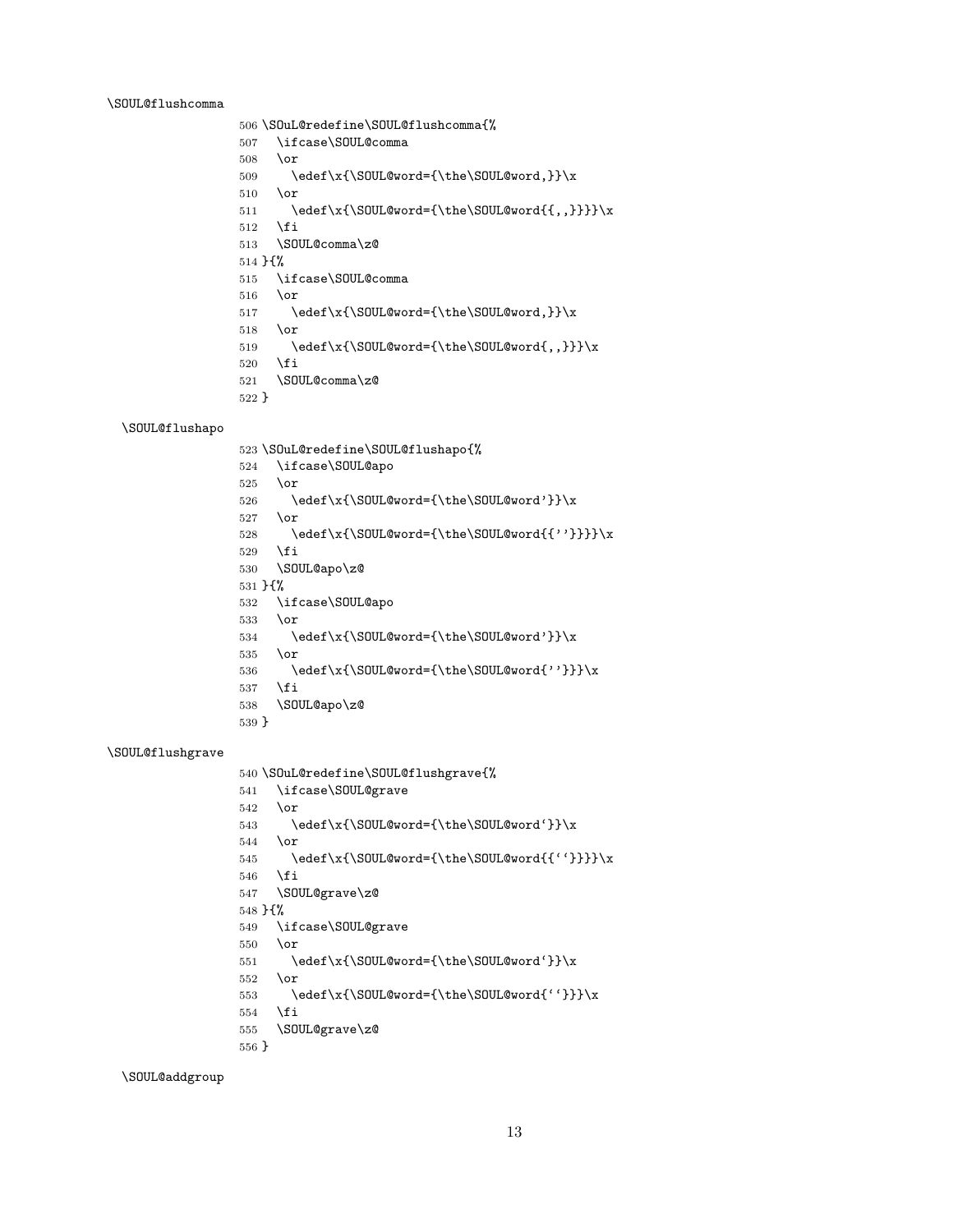```
557 \SOuL@redefine\SOUL@addgroup#1#2{%
558 {%
559 \let\protect\noexpand
560 \edef\x{%
561 \global\SOUL@word={%
562 \the\SOUL@word
563 {{\noexpand#1#2}}%
564 }%
565 }%
566 \chi567 }%
568 \SOUL@scan
569 }#1#2{%
570 \begingroup
571 \let\protect\noexpand
572 \edef\x{\endgroup
573 \SOUL@word={%
574 \the\SOUL@word
575 ! {\noexpand#1{#2}}%
576 + {\etex@unexpanded{#1{#2}}}%
577 }%
578 }%
579 \x
580 \SOUL@scan
581 }
582 \SOuL@redefine\SOUL@addmath$#1${%
583 {%
584 \let\protect\noexpand
585 \text{def}\x{\}}586 \global\SOUL@word={%
587 \the\SOUL@word
588 {{\hbox{$#1$}}}%
589 }%
590 }%
591 \chi592 }%
593 \SOUL@scan
594 }$#1${%
595 \begingroup
596 \let\protect\noexpand
597 \edef\x{\endgroup
598 \SOUL@word={%
599 \the\SOUL@word
600 ! {\hbox{$#1$}}%
601 + {\etex@unexpanded{\hbox{$#1$}}}%
602 }%
603 }%
604 \quad \lambda x605 \SOUL@scan
606 }
```
### <span id="page-13-10"></span>\SOUL@addprotect

<span id="page-13-31"></span><span id="page-13-30"></span><span id="page-13-29"></span><span id="page-13-28"></span><span id="page-13-23"></span><span id="page-13-22"></span><span id="page-13-21"></span><span id="page-13-20"></span><span id="page-13-16"></span><span id="page-13-15"></span><span id="page-13-12"></span><span id="page-13-9"></span><span id="page-13-6"></span><span id="page-13-5"></span><span id="page-13-2"></span><span id="page-13-0"></span>\SOUL@addmath

<span id="page-13-34"></span><span id="page-13-33"></span><span id="page-13-32"></span><span id="page-13-25"></span><span id="page-13-24"></span><span id="page-13-17"></span><span id="page-13-13"></span><span id="page-13-8"></span><span id="page-13-7"></span><span id="page-13-3"></span><span id="page-13-1"></span> \SOuL@redefine\SOUL@addprotect#1#2{% {% \let\protect\noexpand  $\ede f\ x\$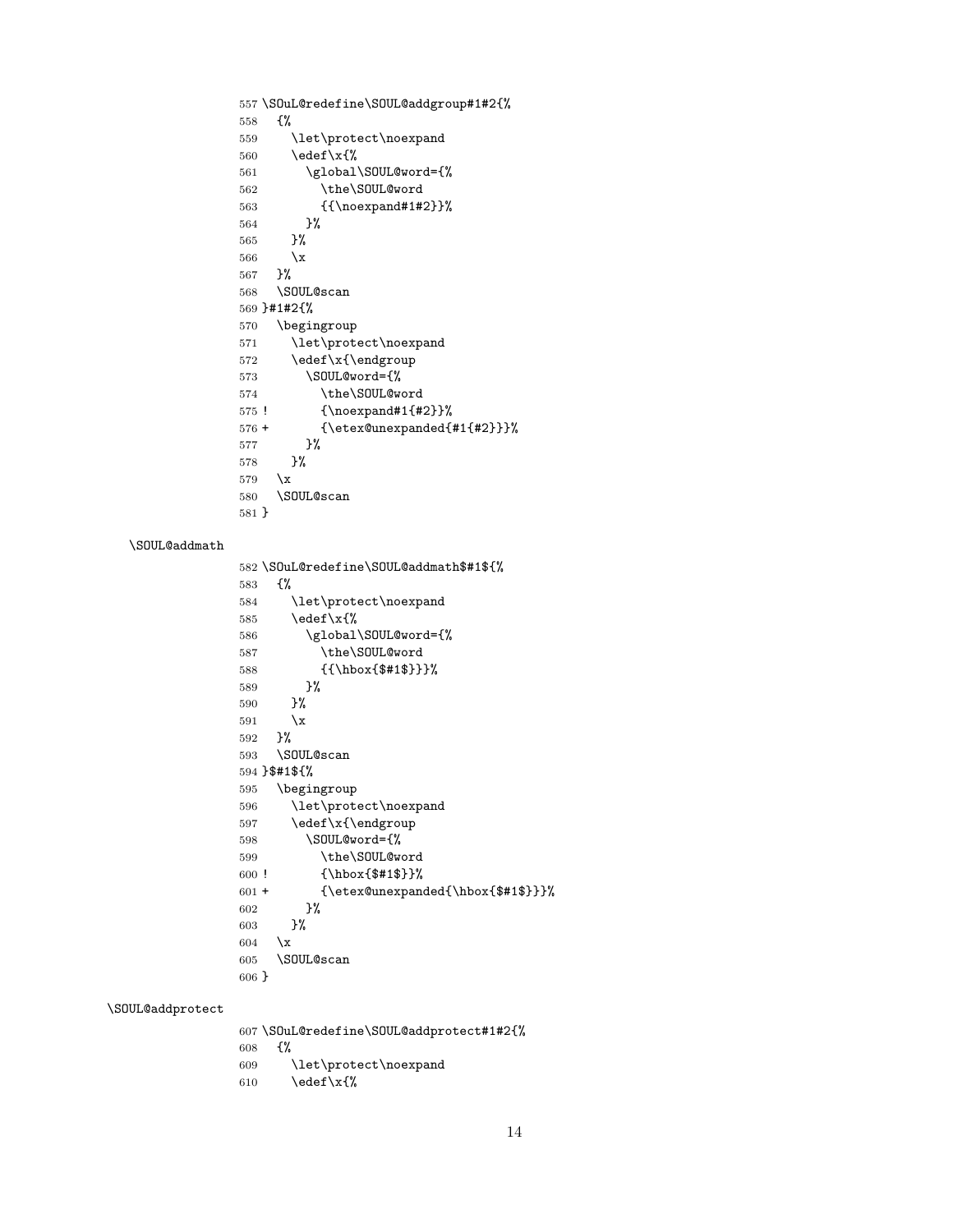<span id="page-14-24"></span><span id="page-14-23"></span><span id="page-14-16"></span><span id="page-14-15"></span><span id="page-14-11"></span><span id="page-14-7"></span><span id="page-14-5"></span> \global\SOUL@word={% \the\SOUL@word {{\hbox{#2}}}% 614 }% 615 }% 616  $\chi$ 617 }% \SOUL@scan 619 }#1#2{% \begingroup \let\protect\noexpand \edef\x{\endgroup \SOUL@word={% \the\SOUL@word ! {\hbox{#2}}% + {\etex@unexpanded{\hbox{#2}}}% 627 }% 628 }%  $\overline{\phantom{1}}$  \SOUL@scan 631 }

#### <span id="page-14-8"></span>\SOUL@addtoken

<span id="page-14-28"></span><span id="page-14-27"></span><span id="page-14-26"></span><span id="page-14-25"></span><span id="page-14-22"></span><span id="page-14-21"></span><span id="page-14-20"></span><span id="page-14-19"></span><span id="page-14-18"></span><span id="page-14-17"></span><span id="page-14-13"></span><span id="page-14-12"></span><span id="page-14-10"></span><span id="page-14-6"></span><span id="page-14-3"></span>632 + \SOuL@redefine\SOUL@addtoken#1{%  $633 + \text{edef}\x{\%}$ 634 + \SOUL@word={% 635 + \the\SOUL@word  $636 + \n\cdot + \n\neq 1\%$  $637 +$  }%  $638 +$  }%  $639 + \chi$  $640 + \sqrt{SDUL@scan}$  $641 + \}$ #1{%  $642$  + \edef\x{%  $643 + \$  \SOUL@word={%} 644 + \the\SOUL@word 645 + \etex@unexpanded{#1}%  $646 +$  }%  $647 +$  }%  $648 + \chi$ 649 + \SOUL@scan  $650 + \frac{1}{6}$ 651 \SOuL@AtEnd% 652  $\langle$ /package $\rangle$ 

# <span id="page-14-29"></span><span id="page-14-14"></span><span id="page-14-9"></span><span id="page-14-4"></span><span id="page-14-0"></span>3 Installation

# <span id="page-14-1"></span>3.1 Download

**Package.** This package is available on  $CTAN^1$  $CTAN^1$ :

[CTAN:macros/latex/contrib/soulutf8/soulutf8.dtx](https://ctan.org/tex-archive/macros/latex/contrib/soulutf8/soulutf8.dtx) The source file.

[CTAN:macros/latex/contrib/soulutf8/soulutf8.pdf](https://ctan.org/tex-archive/macros/latex/contrib/soulutf8/soulutf8.pdf) Documentation.

<span id="page-14-2"></span><sup>1</sup>[CTAN:pkg/soulutf8](http://ctan.org/pkg/soulutf8)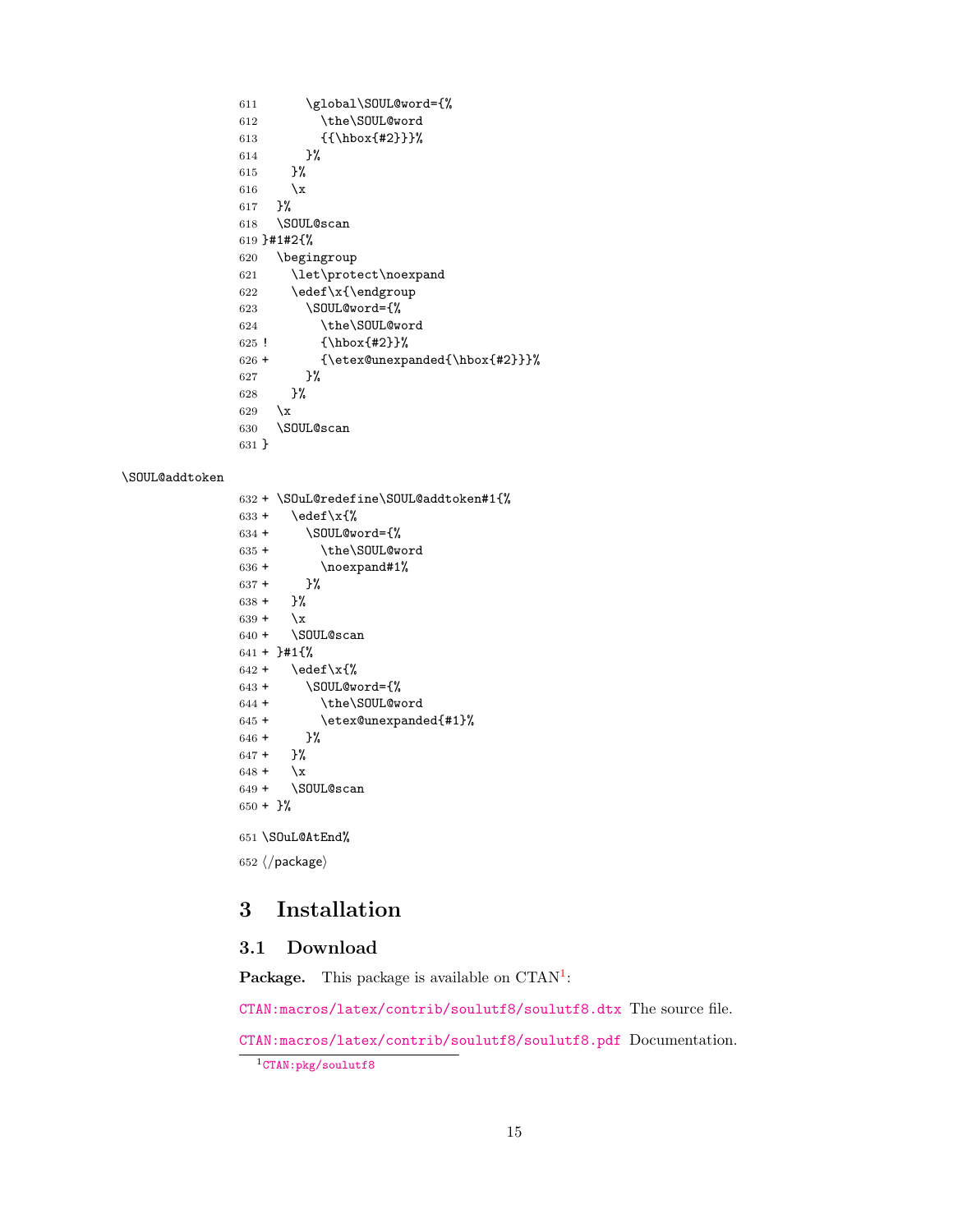Bundle. All the packages of the bundle 'oberdiek' are also available in a TDS compliant ZIP archive. There the packages are already unpacked and the documentation files are generated. The files and directories obey the TDS standard.

[CTAN:install/macros/latex/contrib/soulutf8.tds.zip](http://mirrors.ctan.org/install/macros/latex/contrib/soulutf8.tds.zip)

TDS refers to the standard "A Directory Structure for TEX Files" ([CTAN:pkg/](http://ctan.org/pkg/tds) [tds](http://ctan.org/pkg/tds)). Directories with texmf in their name are usually organized this way.

### <span id="page-15-0"></span>3.2 Bundle installation

Unpacking. Unpack the oberdiek.tds.zip in the TDS tree (also known as texmf tree) of your choice. Example (linux):

unzip oberdiek.tds.zip -d "/texmf

### <span id="page-15-1"></span>3.3 Package installation

Unpacking. The .dtx file is a self-extracting docstrip archive. The files are extracted by running the .dtx through plain T<sub>E</sub>X:

tex soulutf8.dtx

TDS. Now the different files must be moved into the different directories in your installation TDS tree (also known as texmf tree):

```
soulutf8.sty \rightarrow tex/generic/soulutf8/soulutf8.sty
\texttt{sound148.pdf} \rightarrow \texttt{doc/latex}/\texttt{sound18}/\texttt{sound18.pdf}\texttt{sound18.dat} \rightarrow \texttt{source/latex/sound18/soulutf8.dat}
```
If you have a docstrip.cfg that configures and enables docstrip's TDS installing feature, then some files can already be in the right place, see the documentation of docstrip.

### <span id="page-15-2"></span>3.4 Refresh file name databases

If your T<sub>E</sub>X distribution (T<sub>E</sub>X Live, MiKT<sub>E</sub>X,  $\ldots$ ) relies on file name databases, you must refresh these. For example, TFX Live users run texhash or mktexlsr.

#### <span id="page-15-3"></span>3.5 Some details for the interested

Unpacking with LAT<sub>E</sub>X. The .dtx chooses its action depending on the format:

plain T<sub>E</sub>X: Run docstrip and extract the files.

LATEX: Generate the documentation.

If you insist on using  $L^2T_FX$  for docstrip (really, docstrip does not need  $L^2T_FX$ ), then inform the autodetect routine about your intention:

latex \let\install=y\input{soulutf8.dtx}

Do not forget to quote the argument according to the demands of your shell.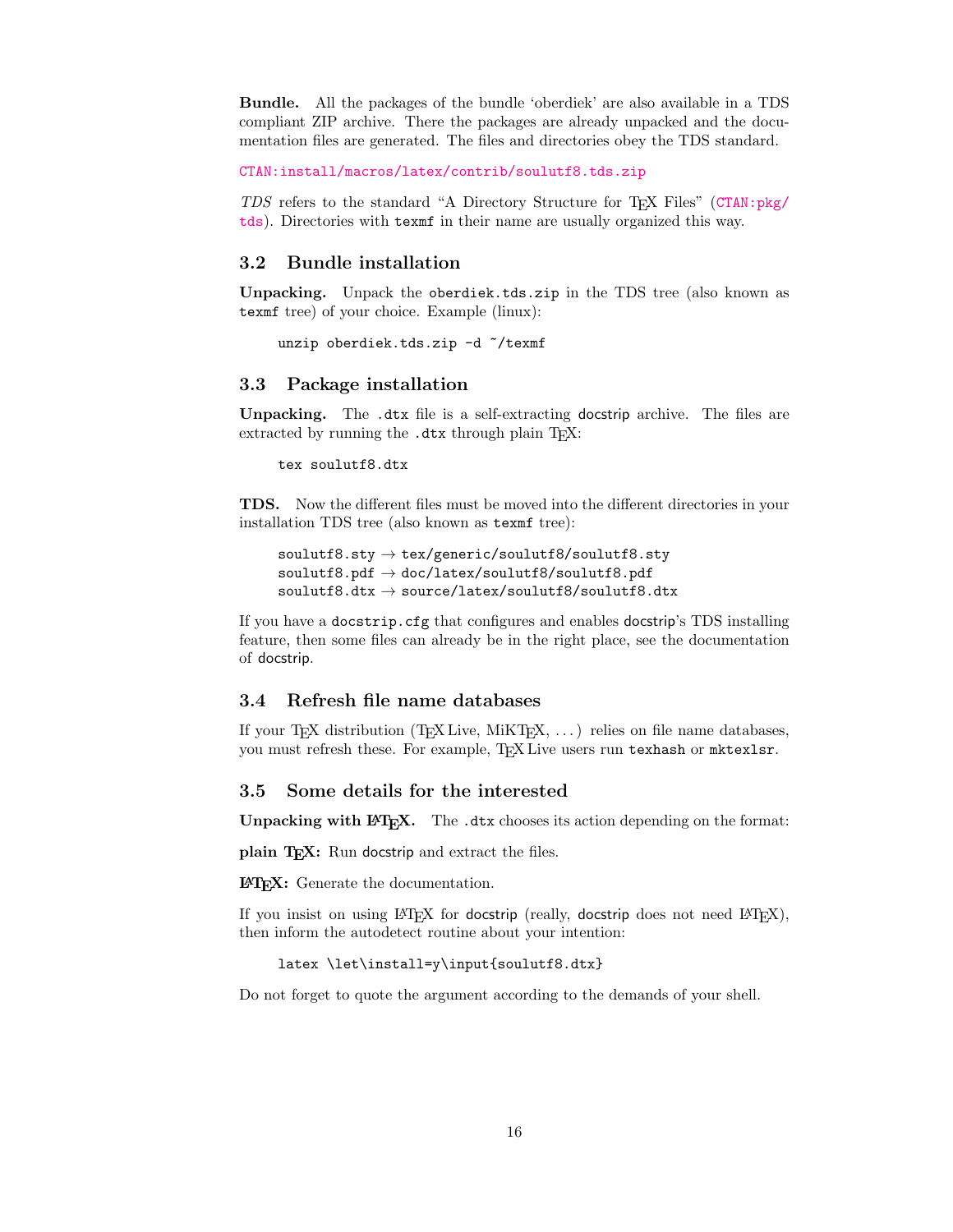Generating the documentation. You can use both the .dtx or the .drv to generate the documentation. The process can be configured by the configuration file ltxdoc.cfg. For instance, put this line into this file, if you want to have A4 as paper format:

\PassOptionsToClass{a4paper}{article}

An example follows how to generate the documentation with pdfIAT<sub>E</sub>X:

```
pdflatex soulutf8.dtx
makeindex -s gind.ist soulutf8.idx
pdflatex soulutf8.dtx
makeindex -s gind.ist soulutf8.idx
pdflatex soulutf8.dtx
```
# <span id="page-16-0"></span>4 References

- <span id="page-16-6"></span>[1] Melchior Franz: The soul package;  $2003/11/17$ ; [CTAN:pkg/soul](http://ctan.org/pkg/soul).
- <span id="page-16-8"></span>[2] Dominique P. G. Unruh:  $ucs.sty$  – Unicode Support; 2004/10/17; [CTAN:pkg/unicode](http://ctan.org/pkg/unicode).
- <span id="page-16-7"></span>[3] Frank Mittelbach, Chris Rowley: Providing some UTF-8 support via inputenc; 2006/03/30; [CTAN:macros/latex/base/utf8ienc.dtx](https://ctan.org/tex-archive/macros/latex/base/utf8ienc.dtx).

# <span id="page-16-1"></span>5 History

<span id="page-16-2"></span> $[2007/09/09 \text{ v}1.0]$ 

• First version.

# <span id="page-16-3"></span> $[2016/05/16 \text{ v}1.1]$

• Documentation updates.

### <span id="page-16-4"></span>[2019/12/15 v1.2]

• Documentation updates.

# <span id="page-16-5"></span>6 Index

Numbers written in italic refer to the page where the corresponding entry is described; numbers underlined refer to the code line of the definition; plain numbers refer to the code lines where the entry is used.

| $\Q$ PackageError  148                                        |   |
|---------------------------------------------------------------|---|
| $\Q$ PackageWarningNoLine  185                                | A |
|                                                               |   |
|                                                               |   |
| \@nil  404, 407, 429, 433 $217, 219, 221, 300, 302, 304, 306$ |   |
| $\text{Qonelevel}$ Consequent in the same in the set of $178$ |   |
|                                                               |   |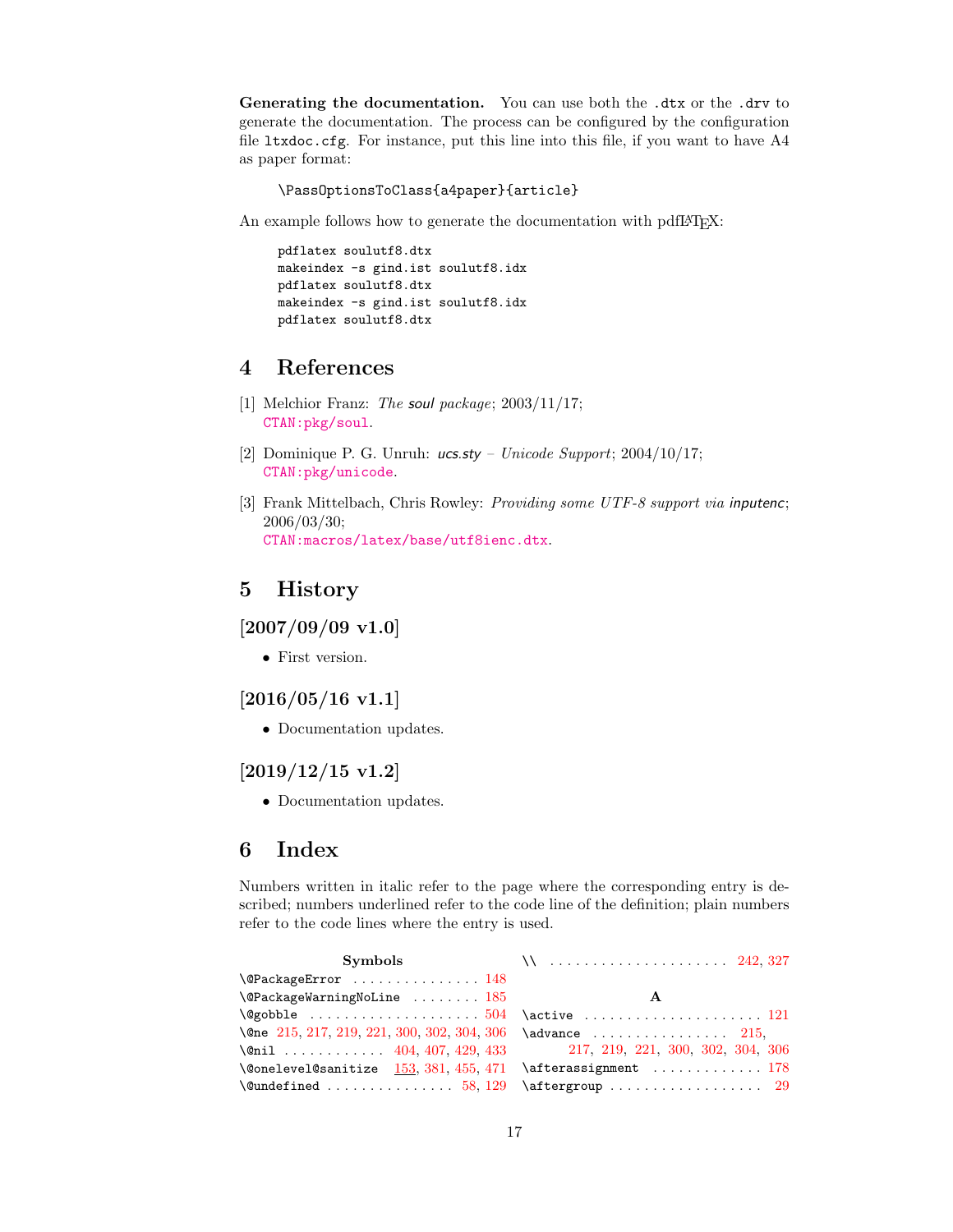| \break $\ldots$ 245, 265, 267, 330, 350, 352                 |                                                                                     |
|--------------------------------------------------------------|-------------------------------------------------------------------------------------|
| С                                                            | $\frac{156}{402}$ , 426<br>$\text{MessageBreak } \ldots \ldots \quad 186, 187, 188$ |
| \catcode $2, 3, 5, 6, 7, 8,$                                 |                                                                                     |
| 9, 10, 11, 12, 13, 33, 34, 36, 37,                           | N                                                                                   |
| 38, 39, 40, 41, 42, 43, 44, 45, 46,                          | $\neq$ 22, 137                                                                      |
| 47, 48, 49, 69, 70, 72, 73, 74, 78,                          | \nobreak $245, 250, 330, 335, 459$                                                  |
| 79, 80, 81, 82, 83, 84, 87, 88, 90,                          | $\h{null}$ 230, 236,                                                                |
| 91, 92, 93, 97, 99, 169, 170, 172, 173                       | 244, 249, 315, 321, 329, 334, 458                                                   |
| \chardef $\ldots$ 411, 438, 442, 446, 448                    | P                                                                                   |
| $\{\text{csname} \dots \dots \dots \dots \quad 14,$          | \PackageError  134, 139, 148                                                        |
| 21, 50, 66, 76, 130, 153, 380, 381                           | $\lambda$ PackageInfo  26                                                           |
| $\Upsilon$ urrentOption  162                                 | \par 232, 233, 317, 318                                                             |
|                                                              | $\text{Pass}$ OptionsToPackage  162                                                 |
| D                                                            | $\P$ rocessOptions  163                                                             |
| $\Delta$ DeclareOption  133, 138, 162                        | \protect . 559, 571, 584, 596, 609, 621                                             |
| $\Delta$ 131, 136                                            | $\verb+\ProvidesPackage + \verb+\.\dots + 19, 67$                                   |
| $\lambda$ documentclass  129                                 |                                                                                     |
|                                                              | R                                                                                   |
| E                                                            | $\lambda$ Require Package $\ldots$ 164, 165, 166                                    |
|                                                              | s                                                                                   |
| $\end{math}$ $14$ ,                                          |                                                                                     |
| 21, 50, 66, 76, 130, 153, 380, 381                           | \SOUL@@ $197, 210, 211,$                                                            |
|                                                              | 212, 213, 214, 216, 218, 220,                                                       |
| $\end{t}[eq:1]$ 4, 35, 71, 77, 89                            | 227, 232, 234, 242, 247, 251,                                                       |
| \etex@unexpanded                                             | 255, 257, 259, 265, 268, 271,                                                       |
| .464, 486, 494, 576, 601, 626, 645                           | 273, 282, 295, 296, 297, 298,                                                       |
|                                                              | 299, 301, 303, 305, 312, 317,                                                       |
| н                                                            | 319, 327, 332, 336, 340, 342,                                                       |
| $\hbox{\tt hbox} \ldots \ldots \ldots \ldots 257,$           | 344, 350, 353, 356, 358, 402, 426                                                   |
| 342, 588, 600, 601, 613, 625, 626                            | \S0uL@addfouroctets  373, 492                                                       |
|                                                              | \SOUL@addgroup  272, 357, 557                                                       |
|                                                              | $\text{SOUL@addmath   274, 359, 582}$                                               |
| I.                                                           | \SOUL@addprotect 256, 258, 341, 343, 607                                            |
| \if  197, 234, 282, 319                                      | $\S0u$ L@addthreeoctets  371, 469                                                   |
| $\backslash$ ifcase $362,$                                   | \SOUL@addtoken                                                                      |
| 365, 507, 515, 524, 532, 541, 549                            | 463, 464, 485, 486, 493, 494, 632                                                   |
| \ifcat $271, 273, 356, 358$                                  | $\S0u$ L@addtwooctets  369, 453                                                     |
| $\left\{ \left( 168 \right) \right\}$                        | $\S$ OuL@analyzeutfviii  361, 398                                                   |
|                                                              | \S0uL@analyzeutfviiix  363, 422                                                     |
| 203, 205, 207, 286, 288, 290, 292                            | $\S$ OUL@apo 205,                                                                   |
| $\left\{ \right\}$ $\left\{ 237,322\right\}$                 | 219, 290, 304, 524, 530, 532, 538                                                   |
| \ifx 15, 18, 21, 50, 58,                                     | $\Sigma$ 0uL@AtEnd  95, 96, 128, 651                                                |
| 61, 129, 130, 153, 182, 210, 211,                            | $\text{SOutQcharhash} \dots \dots \quad 394, 427, 432$                              |
| 212, 213, 214, 216, 218, 220,                                | $\Sigma$ 0uL@charthree  396, 441                                                    |
| 227, 232, 242, 247, 251, 255,                                | $\sum 0$ uL@chartwo  395, 445                                                       |
| 257, 259, 265, 268, 295, 296,                                | $\S0$ uL@checkutfviii  401, 406                                                     |
| 297, 298, 299, 301, 303, 305,                                | \S0uL@checkutfviiix  425, 431                                                       |
| 312, 317, 327, 332, 336, 340,                                | \S0uL@cmd 177, 182, 184, 193                                                        |
| 342, 344, 350, 353, 412, 414,                                | $\S0$ uL@cmdcheck  178, <u>181</u>                                                  |
| 416, 437, 441, 445, 456, 472, 478                            | $\text{SOUL@comma} \ldots \ldots \ldots \ldots 203,$                                |
| $\lambda$ immediate $23, 52$                                 | 217, 288, 302, 507, 513, 515, 521                                                   |
| \input $\ldots \ldots \ldots \ldots$ 141, 144, 152           | \S0uL@defsanitizedstring 379, 383,                                                  |
|                                                              | 384, 385, 386, 387, 388, 389, 390                                                   |
| L                                                            | $\text{SOUL@dotoken} \dots \dots \dots \ 276, 366$                                  |
| $\texttt{\textbackslash} 233, 318$                           | \SOUL@doword                                                                        |
| $\{\text{linebreak} \quad \ldots \quad 268, 270, 353, 355\}$ | $\therefore$ 229, 235, 243, 248, 252, 261,                                          |

 $\, {\bf B}$ 

M